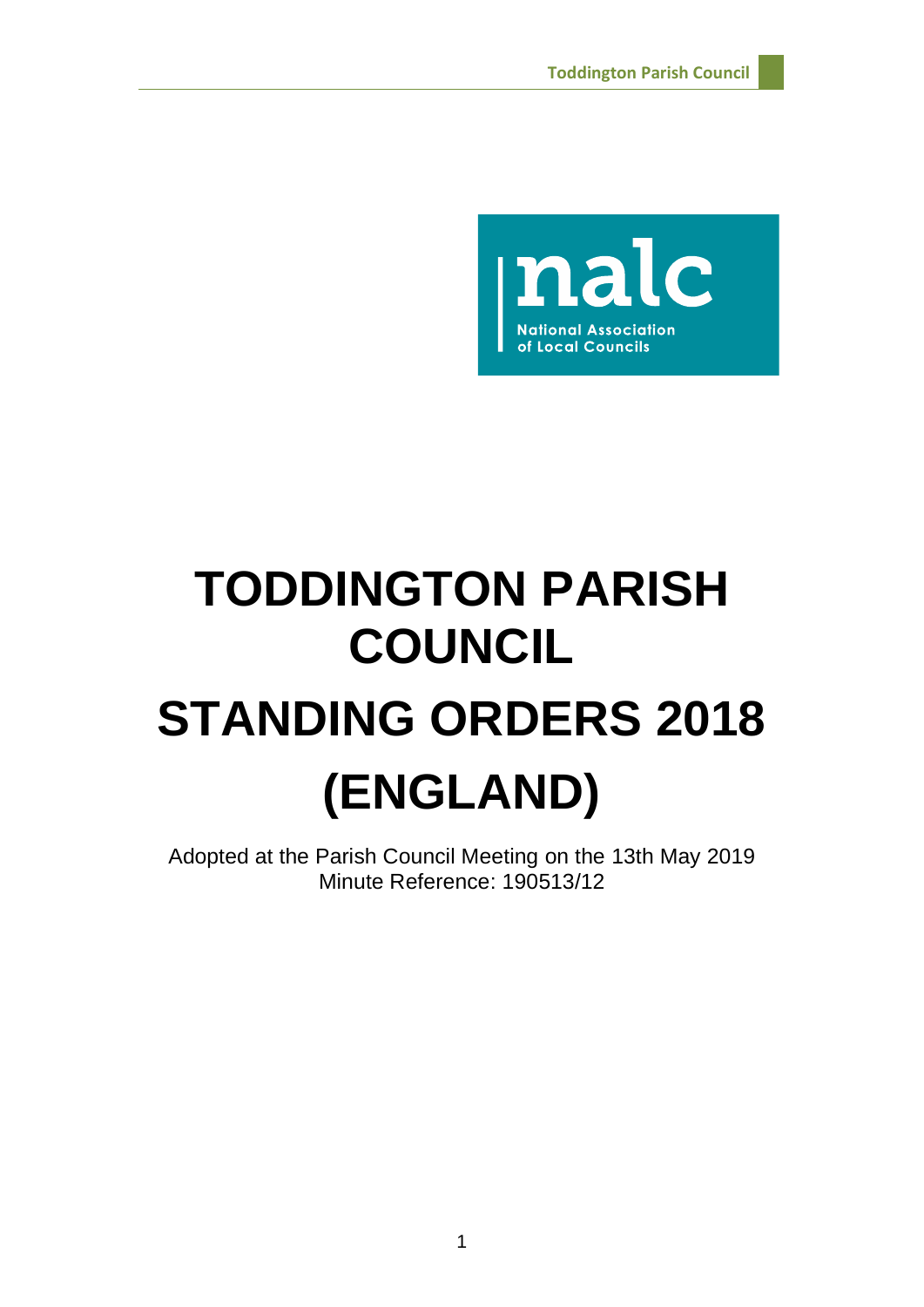**National Association of Local Councils (NALC) 109 Great Russell Street London WC1B 3LD**

**020 7637 1865 | nalc@nalc.gov.uk | www.nalc.gov.uk**

**© NALC 2018. All rights are reserved. No part of this publication may be reproduced or used for commercial purposes without the written permission of NALC save that councils in membership of NALC have permission to edit and use the model standing orders in this publication for their governance purposes.**

**Permission is given to use NALC's logo in the presented format only.**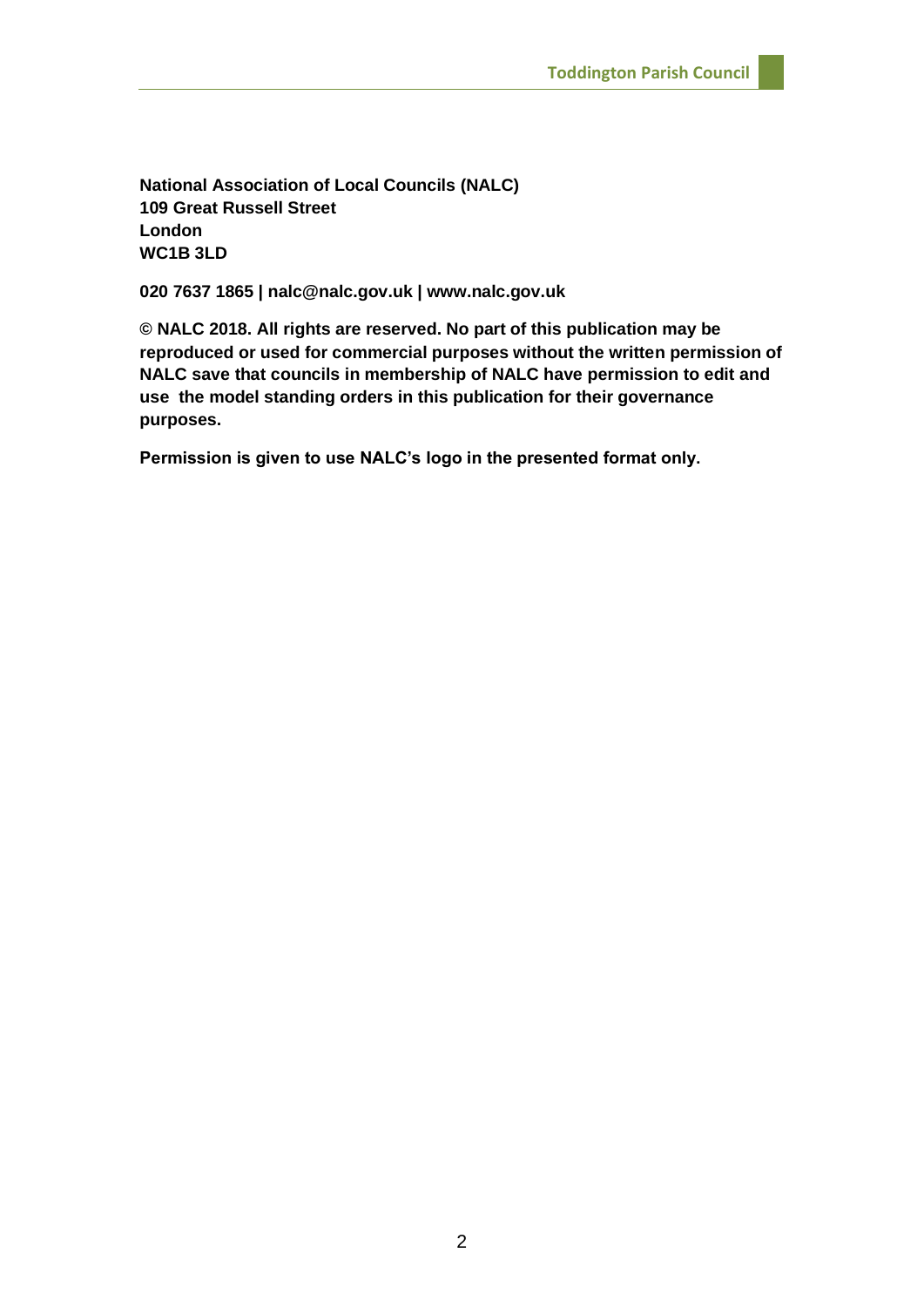| 1.                        |                                                             |  |
|---------------------------|-------------------------------------------------------------|--|
| $2_{-}$                   |                                                             |  |
| 3.                        |                                                             |  |
| $\overline{\mathbf{4}}$ . |                                                             |  |
| 5.                        |                                                             |  |
| 6.                        | EXTRAORDINARY MEETINGS OF THE COUNCIL, COMMITTEES AND       |  |
| 7.                        |                                                             |  |
| 8.                        |                                                             |  |
| 9.                        | MOTIONS FOR A MEETING THAT REQUIRE WRITTEN NOTICE TO        |  |
|                           | 10. MOTIONS AT A MEETING THAT DO NOT REQUIRE WRITTEN        |  |
|                           |                                                             |  |
|                           |                                                             |  |
|                           |                                                             |  |
|                           |                                                             |  |
|                           |                                                             |  |
|                           |                                                             |  |
|                           |                                                             |  |
|                           |                                                             |  |
|                           |                                                             |  |
|                           |                                                             |  |
|                           | 21. RESPONSIBILITIES UNDER DATA PROTECTION LEGISLATION  255 |  |
|                           |                                                             |  |
|                           |                                                             |  |
|                           | 24. COMMUNICATING WITH DISTRICT AND COUNTY OR UNITARY       |  |
|                           |                                                             |  |
|                           |                                                             |  |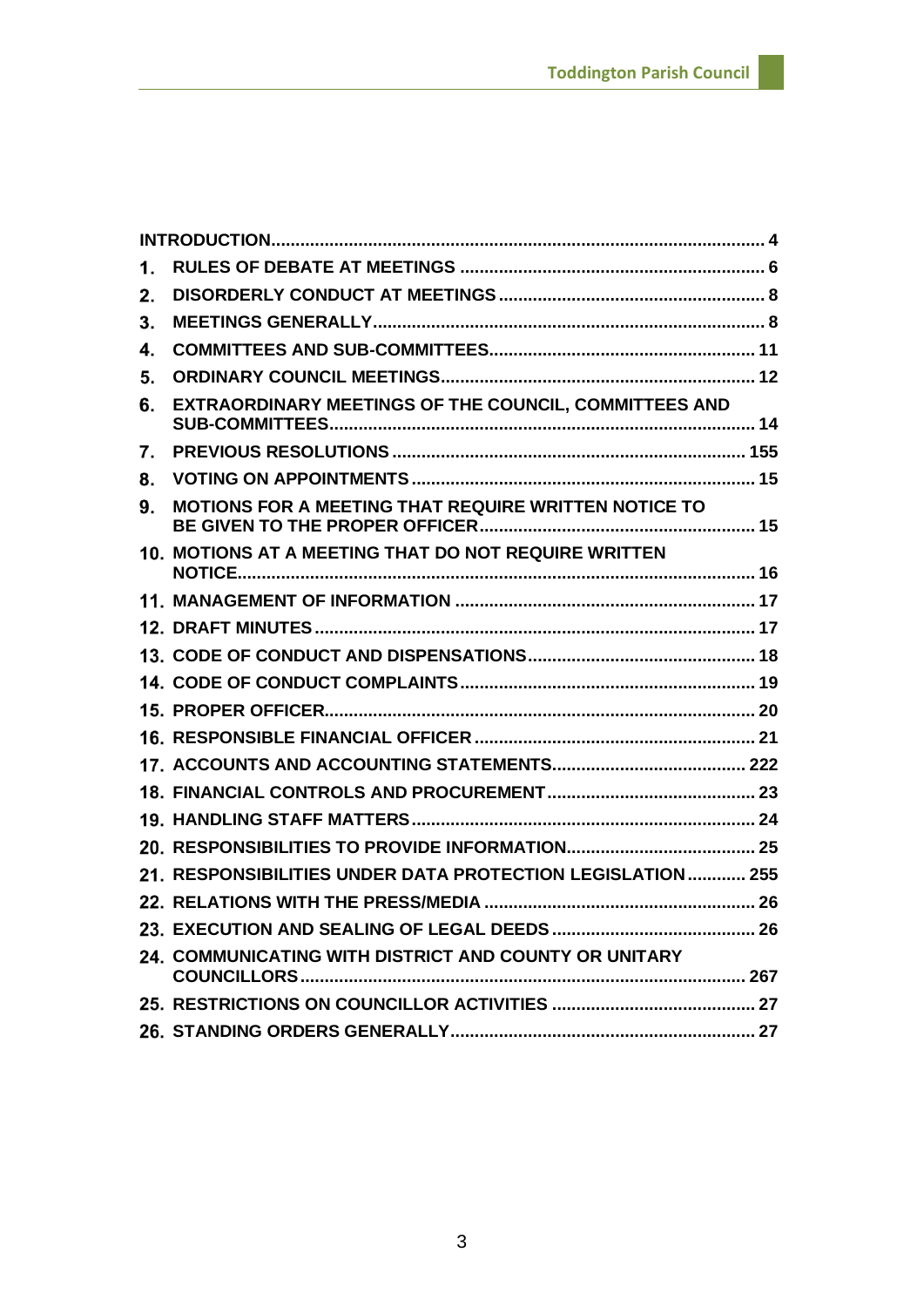# <span id="page-3-0"></span>**INTRODUCTION**

These model standing orders update the National Association of Local Council (NALC) model standing orders contained in "Local Councils Explained" by Meera Tharmarajah (© 2013 NALC). This publication contains new model standing orders which reference new legislation introduced after 2013 when the last model standing orders were published.

# **HOW TO USE MODEL STANDING ORDERS**

Standing orders are the written rules of a local council. Standing orders are essential to regulate the proceedings of a meeting. A council may also use standing orders to confirm or refer to various internal organisational and administrative arrangements. The standing orders of a council are not the same as the policies of a council but standing orders may refer to them.

Local councils operate within a wide statutory framework. NALC model standing orders incorporate and reference many statutory requirements to which councils are subject. It is not possible for the model standing orders to contain or reference all the statutory or legal requirements which apply to local councils. For example, it is not practical for model standing orders to document all obligations under data protection legislation. The statutory requirements to which a council is subject apply whether or not they are incorporated in a council's standing orders.

The model standing orders do not include model financial regulations. Financial regulations are standing orders to regulate and control the financial affairs and accounting procedures of a local council. The financial regulations, as opposed to the standing orders of a council, include most of the requirements relevant to the council's Responsible Financial Officer. Model financial regulations are available to councils in membership of NALC.

## **DRAFTING NOTES**

Model standing orders that are in bold type contain legal and statutory requirements. It is recommended that councils adopt them without changing them or their meaning. Model standing orders not in bold are designed to help councils operate effectively but they do not contain statutory requirements so they may be adopted as drafted or amended to suit a council's needs. It is NALC's view that all model standing orders will generally be suitable for councils.

For convenience, the word "councillor" is used in model standing orders and, unless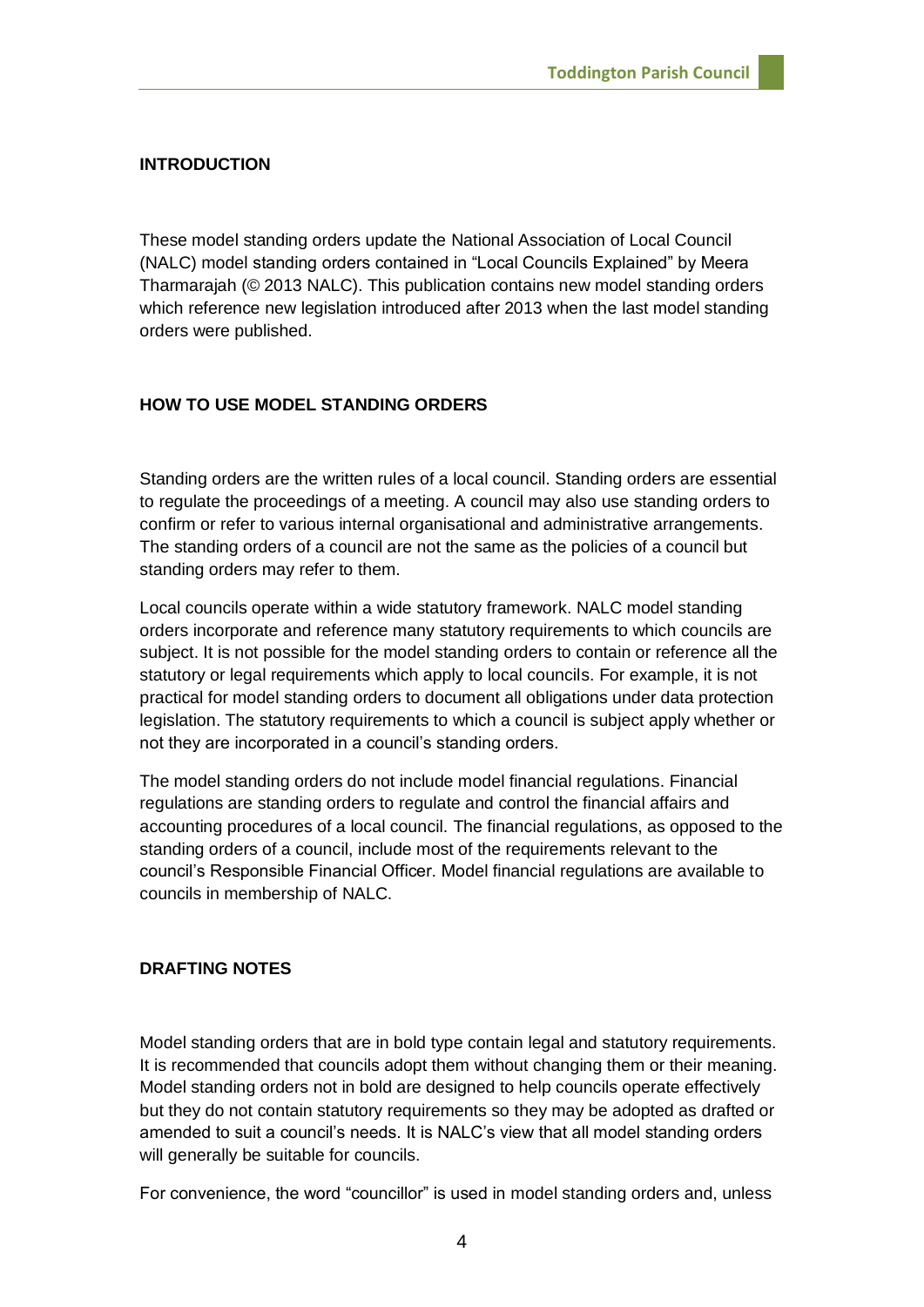the context suggests otherwise, includes a non-councillor with or without voting rights.

A model standing order that includes brackets like this '( )' requires information to be inserted by a council. A model standing order that includes brackets like this '[ ]' and the term 'OR' provides alternative options for a council to choose from when determining standing orders.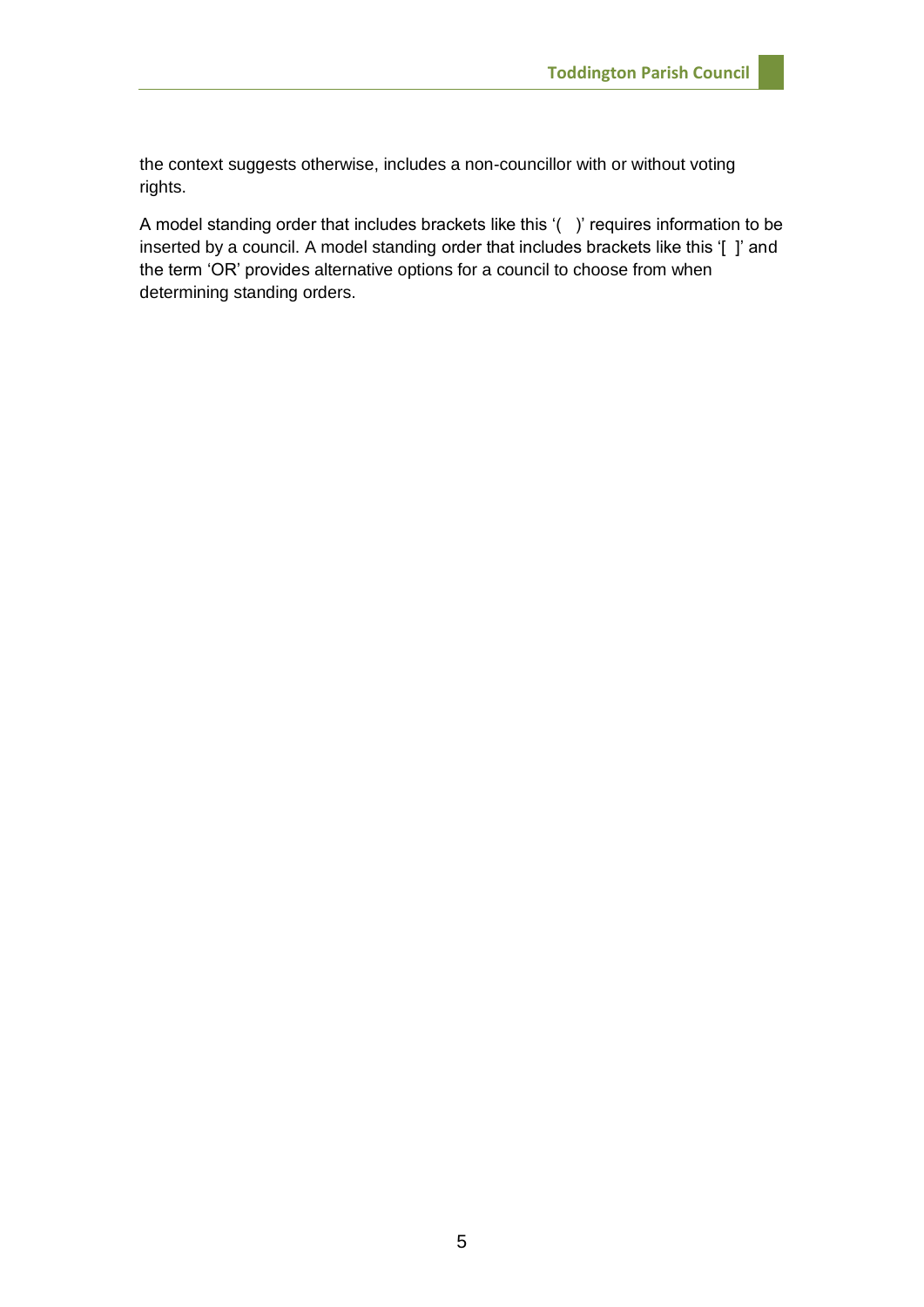#### <span id="page-5-0"></span> $\mathbf{1}$ . **RULES OF DEBATE AT MEETINGS**

- a Motions on the agenda shall be considered in the order that they appear unless the order is changed at the discretion of the chairman of the meeting.
- b A motion (including an amendment) shall not be progressed unless it has been moved and seconded.
- c A motion on the agenda that is not moved by its proposer may be treated by the chairman of the meeting as withdrawn.
- d If a motion (including an amendment) has been seconded, it may be withdrawn by the proposer only with the consent of the seconder and the meeting.
- e An amendment is a proposal to remove or add words to a motion. It shall not negate the motion.
- f If an amendment to the original motion is carried, the original motion (as amended) becomes the substantive motion upon which further amendment(s) may be moved.
- g An amendment shall not be considered unless early verbal notice of it is given at the meeting and, if requested by the chairman of the meeting, is expressed in writing to the chairman.
- h A councillor may move an amendment to his own motion if agreed by the meeting. If a motion has already been seconded, the amendment shall be with the consent of the seconder and the meeting.
- i If there is more than one amendment to an original or substantive motion, the amendments shall be moved in the order directed by the chairman of the meeting.
- j Subject to standing order 1(k), only one amendment shall be moved and debated at a time, the order of which shall be directed by the chairman of the meeting.
- k One or more amendments may be discussed together if the chairman of the meeting considers this expedient but each amendment shall be voted upon separately.
- l A councillor may not move more than one amendment to an original or substantive motion.
- m The mover of an amendment has no right of reply at the end of debate on it.
- n Where a series of amendments to an original motion are carried, the mover of the original motion shall have a right of reply either at the end of debate on the first amendment or at the very end of debate on the final substantive motion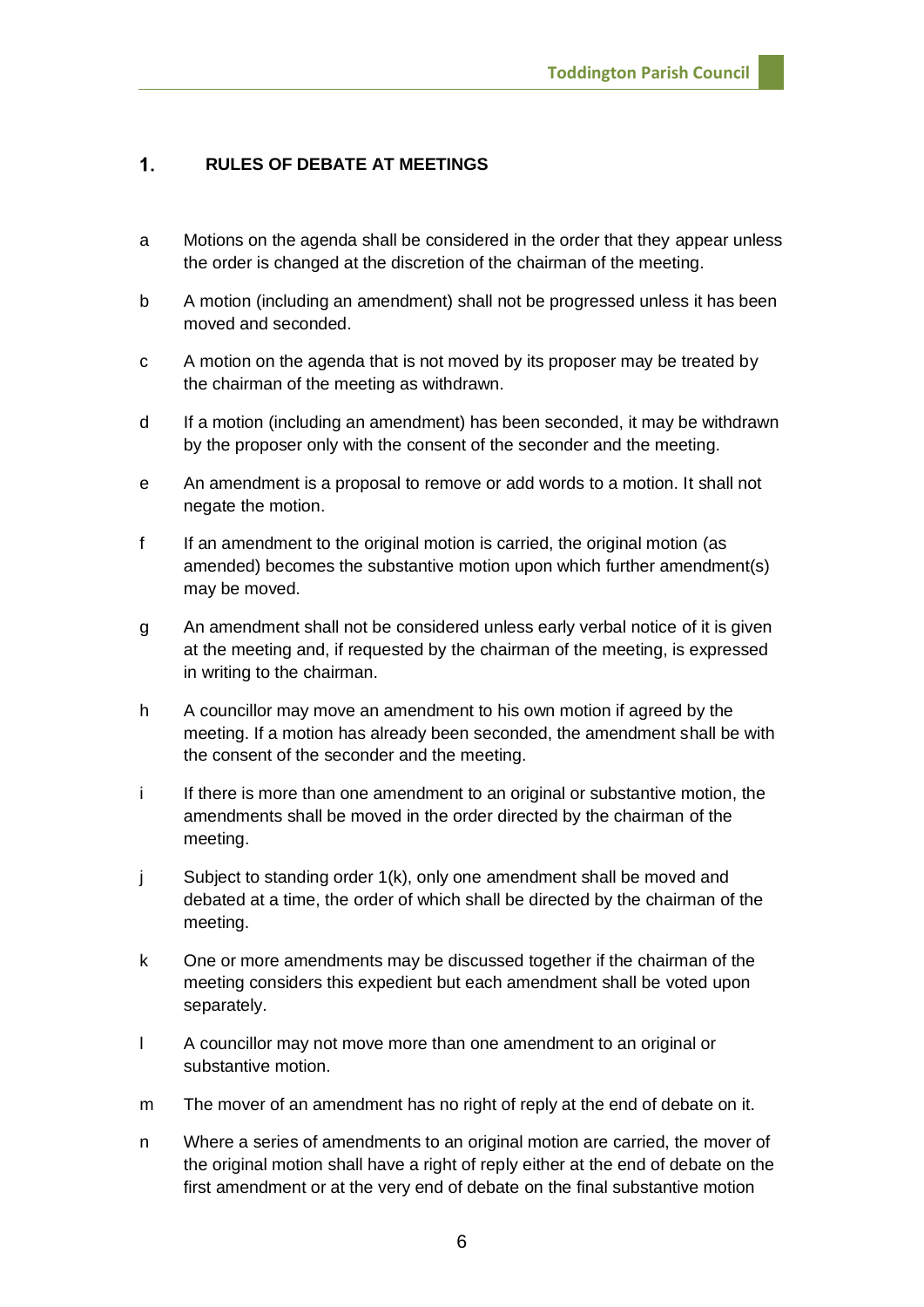immediately before it is put to the vote.

- o Unless permitted by the chairman of the meeting, a councillor may speak once in the debate on a motion except:
	- i. to speak on an amendment moved by another councillor;
	- ii. to move or speak on another amendment if the motion has been amended since he last spoke;
	- iii. to make a point of order;
	- iv. to give a personal explanation; or
	- v. to exercise a right of reply.
- p During the debate on a motion, a councillor may interrupt only on a point of order or a personal explanation and the councillor who was interrupted shall stop speaking. A councillor raising a point of order shall identify the standing order which he considers has been breached or specify the other irregularity in the proceedings of the meeting he is concerned by.
- q A point of order shall be decided by the chairman of the meeting and his decision shall be final.
- r When a motion is under debate, no other motion shall be moved except:
	- i. to amend the motion;
	- ii. to proceed to the next business;
	- iii. to adjourn the debate;
	- iv. to put the motion to a vote;
	- v. to ask a person to be no longer heard or to leave the meeting;
	- vi. to refer a motion to a committee or sub-committee for consideration;
	- vii. to exclude the public and press;
	- viii. to adjourn the meeting; or
	- ix. to suspend particular standing order(s) excepting those which reflect mandatory statutory or legal requirements.
- s Before an original or substantive motion is put to the vote, the chairman of the meeting shall be satisfied that the motion has been sufficiently debated and that the mover of the motion under debate has exercised or waived his right of reply.
- t Excluding motions moved under standing order 1(r), the contributions or speeches by a councillor shall relate only to the motion under discussion and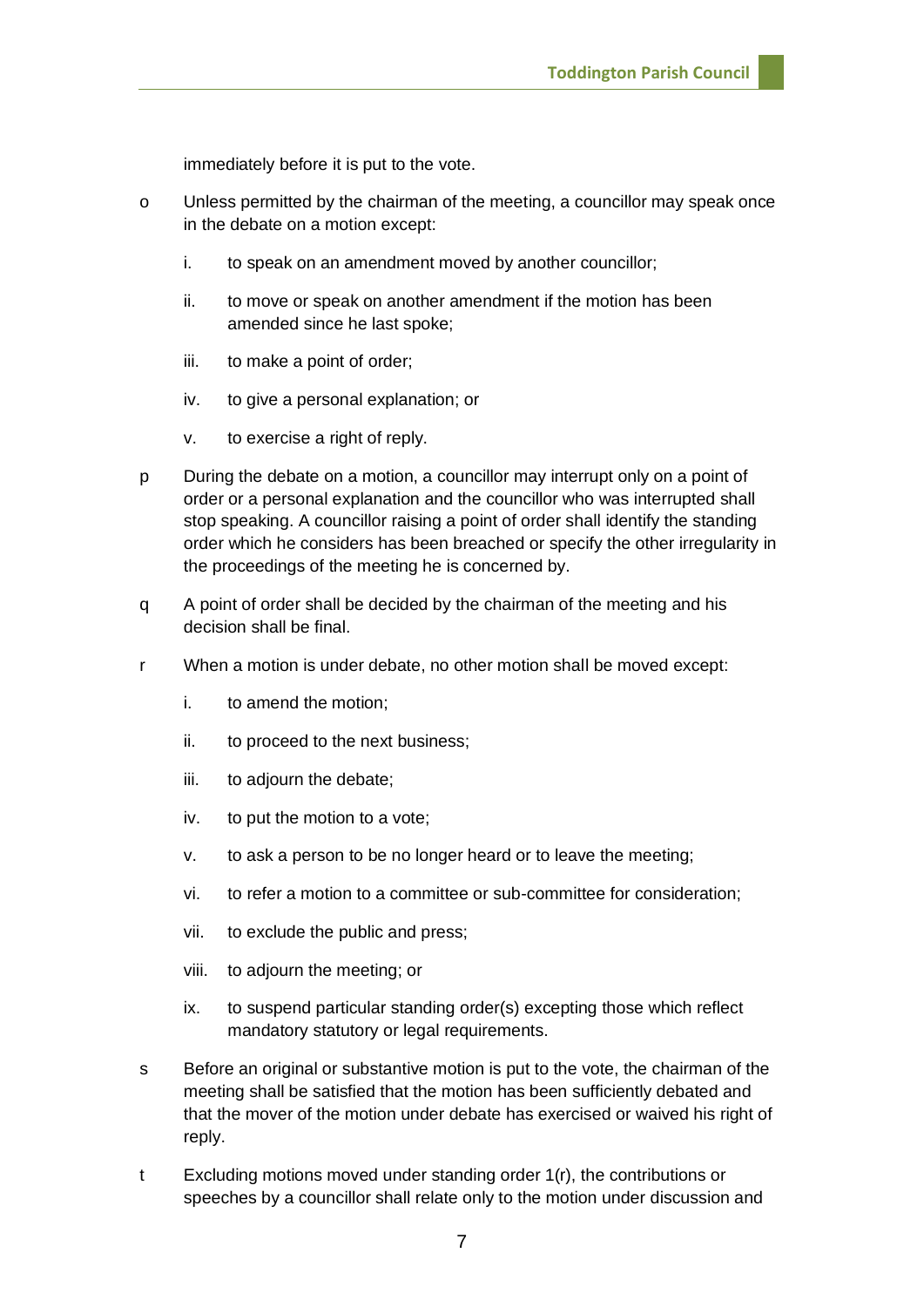shall not exceed ( 5 ) minutes without the consent of the chairman of the meeting.

#### <span id="page-7-0"></span> $2.$ **DISORDERLY CONDUCT AT MEETINGS**

- a No person shall obstruct the transaction of business at a meeting or behave offensively or improperly. If this standing order is ignored, the chairman of the meeting shall request such person(s) to moderate or improve their conduct.
- b If person(s) disregard the request of the chairman of the meeting to moderate or improve their conduct, any councillor or the chairman of the meeting may move that the person be no longer heard or be excluded from the meeting. The motion, if seconded, shall be put to the vote without discussion.
- c If a resolution made under standing order 2(b) is ignored, the chairman of the meeting may take further reasonable steps to restore order or to progress the meeting. This may include temporarily suspending or closing the meeting.

#### <span id="page-7-1"></span> $3<sub>1</sub>$ **MEETINGS GENERALLY**

| <b>Full Council meetings</b> |  |
|------------------------------|--|
| Committee meetings           |  |
| Sub-committee meetings       |  |

- a **Meetings shall not take place in premises which at the time of the meeting are used for the supply of alcohol, unless no other premises are available free of charge or at a reasonable cost.**
- b **The minimum three clear days for notice of a meeting does not include the day on which notice was issued, the day of the meeting, a Sunday, a day of the Christmas break, a day of the Easter break or of a bank holiday or a day appointed for public thanksgiving or mourning.**
- c **The minimum three clear days' public notice for a meeting does not include the day on which the notice was issued or the day of the meeting unless the meeting is convened at shorter notice**
- ● d **Meetings shall be open to the public unless their presence is prejudicial to the public interest by reason of the confidential nature of the business to be transacted or for other special reasons. The public's exclusion from part or all of a meeting shall be by a resolution which shall give reasons for the public's exclusion.**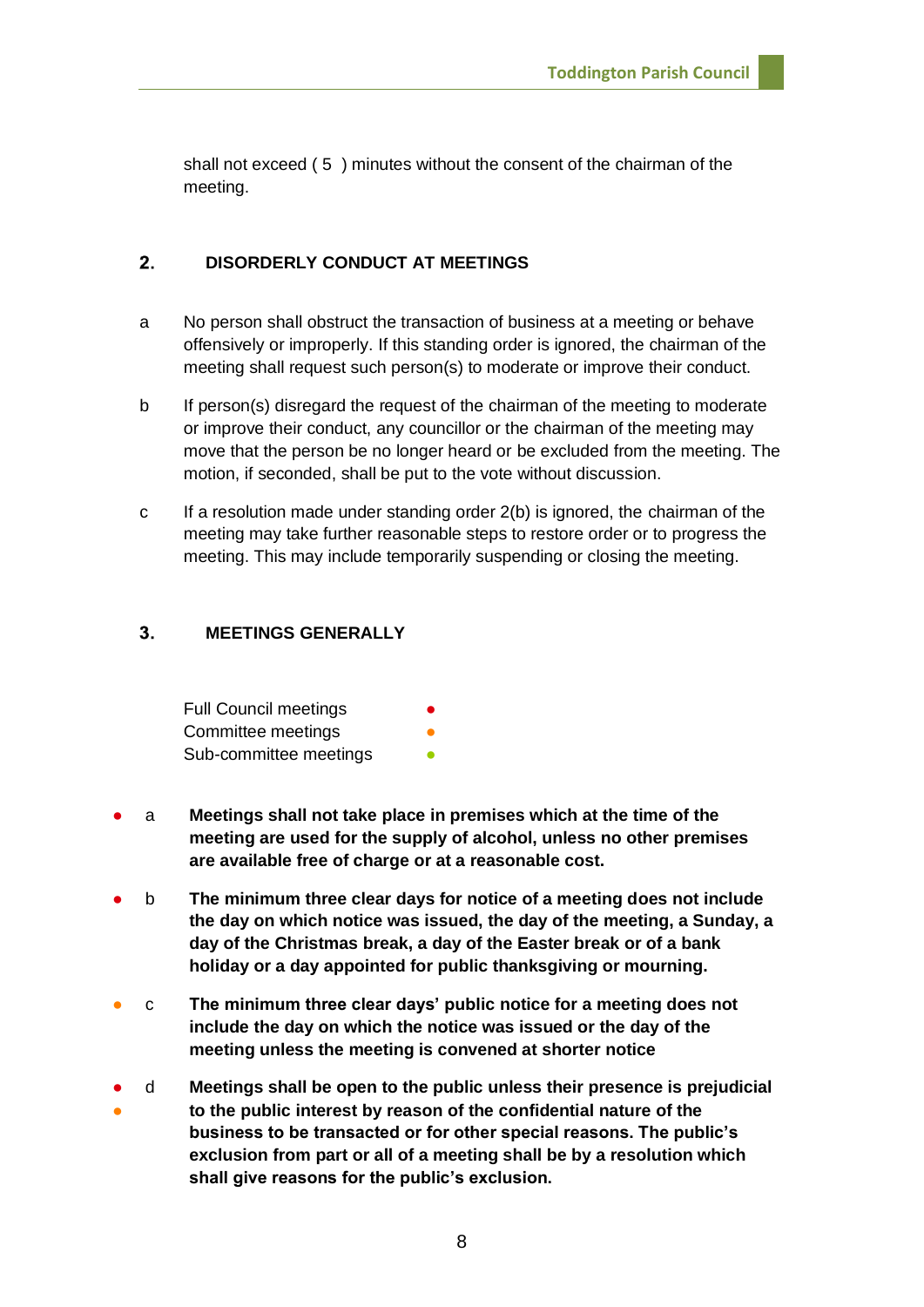- e Members of the public may make representations, answer questions and give evidence at a meeting which they are entitled to attend in respect of the business on the agenda.
- f The period of time designated for public participation at a meeting in accordance with standing order 3(e) shall not exceed 15 minutes unless directed by the chairman of the meeting.
- g Subject to standing order 3(f), a member of the public shall not speak for more than 5 minutes.
- h In accordance with standing order 3(e), a question shall not require a response at the meeting nor start a debate on the question. The chairman of the meeting may direct that a written or oral response be given.
- i A person shall raise his hand when requesting to speak and stand when speaking (except when a person has a disability or is likely to suffer discomfort). The chairman of the meeting may at any time permit a person to be seated when speaking.
- j A person who speaks at a meeting shall direct his comments to the chairman of the meeting.
- k Only one person is permitted to speak at a time. If more than one person wants to speak, the chairman of the meeting shall direct the order of speaking.
- ● l **Subject to standing order 3(m), a person who attends a meeting is permitted to report on the meeting whilst the meeting is open to the public. To "report" means to film, photograph, make an audio recording of meeting proceedings, use any other means for enabling persons not present to see or hear the meeting as it takes place or later or to report or to provide oral or written commentary about the meeting so that the report or commentary is available as the meeting takes place or later to persons not present.**
- ● m **A person present at a meeting may not provide an oral report or oral commentary about a meeting as it takes place without permission.**
- ● n **The press shall be provided with reasonable facilities for the taking of their report of all or part of a meeting at which they are entitled to be present.**
- o **Subject to standing orders which indicate otherwise, anything authorised or required to be done by, to or before the Chairman of the Council may in his absence be done by, to or before the Vice-Chairman of the Council (if there is one).**
- p **The Chairman of the Council, if present, shall preside at a meeting. If the Chairman is absent from a meeting, the Vice-Chairman of the**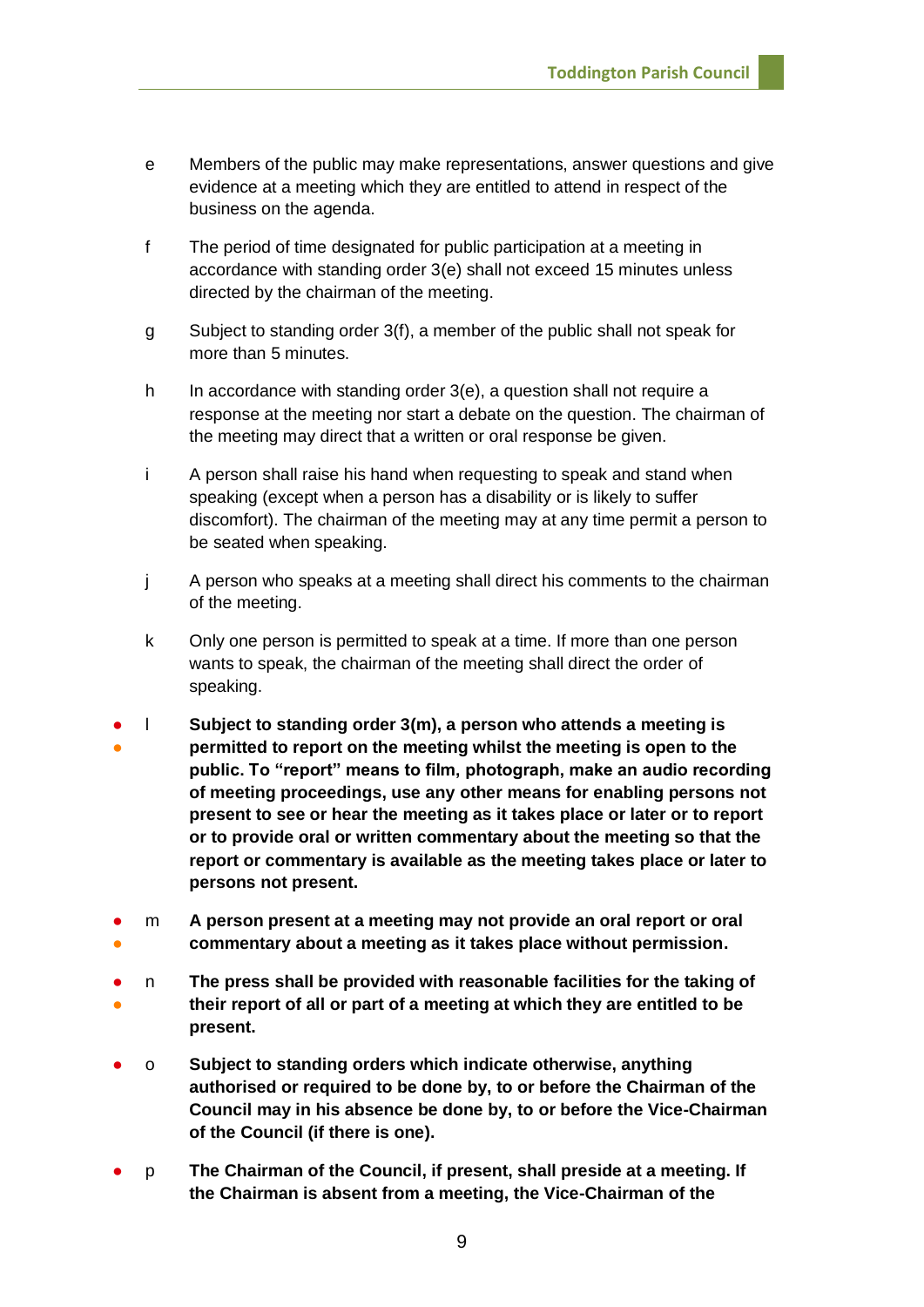**Council (if there is one) if present, shall preside. If both the Chairman and the Vice-Chairman are absent from a meeting, a councillor as chosen by the councillors present at the meeting shall preside at the meeting.**

- q **Subject to a meeting being quorate, all questions at a meeting shall be**
- **。 decided by a majority of the councillors and non-councillors with voting rights present and voting.**
- r **The chairman of a meeting may give an original vote on any matter put**
- ● **to the vote, and in the case of an equality of votes may exercise his casting vote whether or not he gave an original vote.**
	- *See standing orders 5(h) and (i) for the different rules that apply in the election of the Chairman of the Council at the annual meeting of the Council.*
- s **Unless standing orders provide otherwise, voting on a question shall be by a show of hands. At the request of a councillor, the voting on any question shall be recorded so as to show whether each councillor present and voting gave his vote for or against that question.** Such a request shall be made before moving on to the next item of business on the agenda.
	- t The minutes of a meeting shall include an accurate record of the following:
		- i. the time and place of the meeting;
		- ii. the names of councillors who are present and the names of councillors who are absent;
		- iii. interests that have been declared by councillors and non-councillors with voting rights;
		- iv. the grant of dispensations (if any) to councillors and non-councillors with voting rights;
		- v. whether a councillor or non-councillor with voting rights left the meeting when matters that they held interests in were being considered;
		- vi. if there was a public participation session; and
		- vii. the resolutions made.
- u **A councillor or a non-councillor with voting rights who has a**
- ● **disclosable pecuniary interest or another interest as set out in the Council's code of conduct in a matter being considered at a meeting is subject to statutory limitations or restrictions under the code on his right to participate and vote on that matter.**
- v **No business may be transacted at a meeting unless at least one-third of the whole number of members of the Council are present and in no case**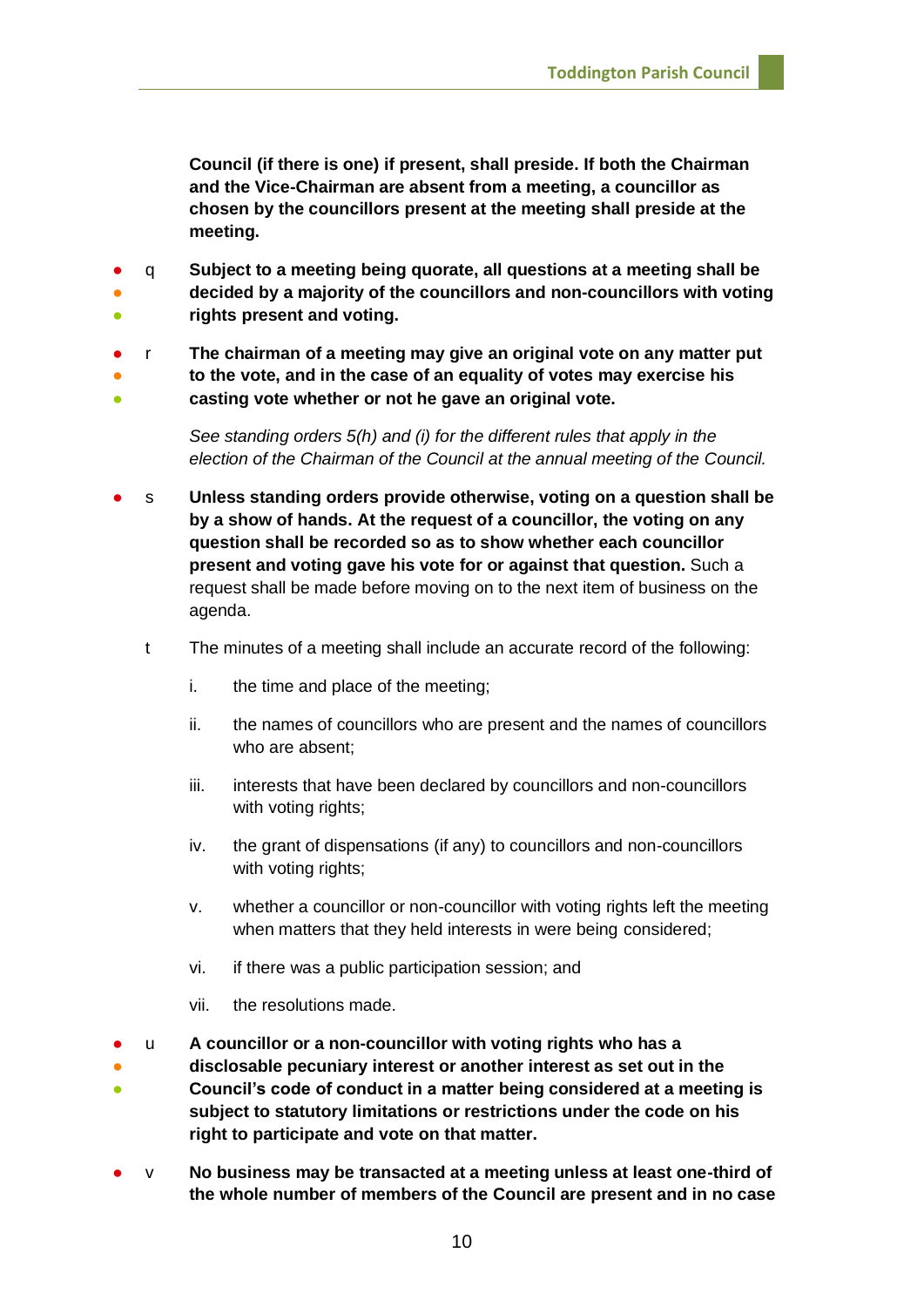## **shall the quorum of a meeting be less than three.**

*See standing order 4d(viii) for the quorum of a committee or sub-committee meeting.* 

- ● **。** w **If a meeting is or becomes inquorate no business shall be transacted** and the meeting shall be closed. The business on the agenda for the meeting shall be adjourned to another meeting.
	- x A meeting shall not exceed a period of 2 hours.

#### <span id="page-10-0"></span>**COMMITTEES AND SUB-COMMITTEES** 4.

- a **Unless the Council determines otherwise, a committee may appoint a sub-committee whose terms of reference and members shall be determined by the committee.**
- b **The members of a committee may include non-councillors unless it is a committee which regulates and controls the finances of the Council.**
- c **Unless the Council determines otherwise, all the members of an advisory committee and a sub-committee of the advisory committee may be noncouncillors.**
- d The Council may appoint standing committees or other committees as may be necessary, and:
	- i. shall determine their terms of reference;
	- ii. shall determine the number and time of the ordinary meetings of a standing committee up until the date of the next annual meeting of the Council;
	- iii. shall permit a committee, other than in respect of the ordinary meetings of a committee, to determine the number and time of its meetings;
	- iv. shall, subject to standing orders 4(b) and (c), appoint and determine the terms of office of members of such a committee;
	- v. may, subject to standing orders 4(b) and (c), appoint and determine the terms of office of the substitute members to a committee whose role is to replace the ordinary members at a meeting of a committee if the ordinary members of the committee confirm to the Proper Officer 8 days before the meeting that they are unable to attend;
	- vi. shall, after it has appointed the members of a standing committee, appoint the chairman of the standing committee;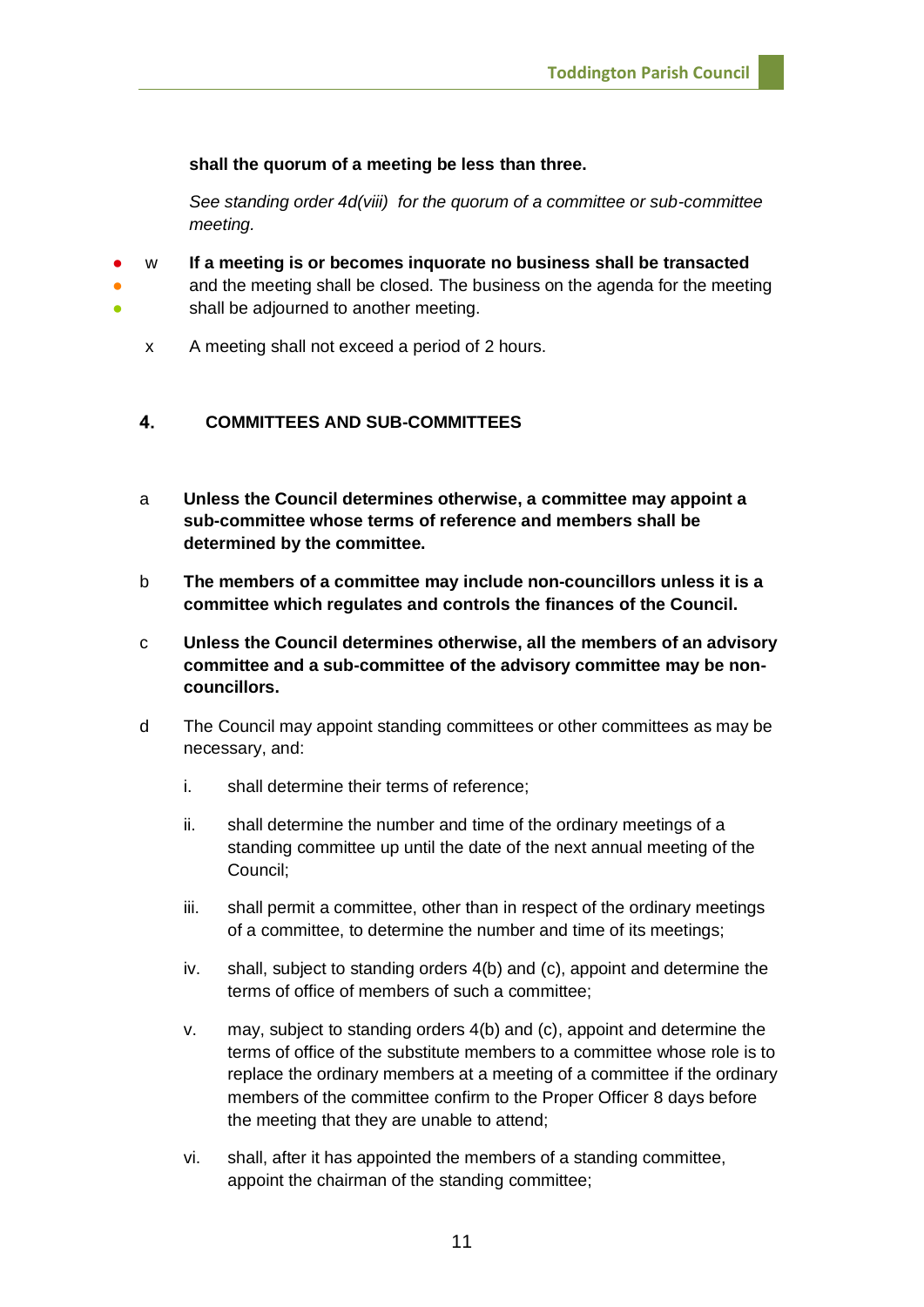- vii. shall permit a committee other than a standing committee, to appoint its own chairman at the first meeting of the committee;
- viii. shall determine the place, notice requirements and quorum for a meeting of a committee and a sub-committee which, in both cases, shall be no less than three;
- ix. shall determine if the public may participate at a meeting of a committee;
- x. shall determine if the public and press are permitted to attend the meetings of a sub-committee and also the advance public notice requirements, if any, required for the meetings of a sub-committee;
- xi. shall determine if the public may participate at a meeting of a subcommittee that they are permitted to attend; and
- xii. may dissolve a committee or a sub-committee.

#### <span id="page-11-0"></span>5. **ORDINARY COUNCIL MEETINGS**

- a **In an election year, the annual meeting of the Council shall be held on or within 14 days following the day on which the councillors elected take office.**
- b **In a year which is not an election year, the annual meeting of the Council shall be held on such day in May as the Council decides.**
- c **If no other time is fixed, the annual meeting of the Council shall take place at 6pm.**
- d **In addition to the annual meeting of the Council, at least three other ordinary meetings shall be held in each year on such dates and times as the Council decides.**
- e **The first business conducted at the annual meeting of the Council shall be the election of the Chairman and Vice-Chairman (if there is one) of the Council.**
- f **The Chairman of the Council, unless he has resigned or becomes disqualified, shall continue in office and preside at the annual meeting until his successor is elected at the next annual meeting of the Council.**
- g **The Vice-Chairman of the Council, if there is one, unless he resigns or becomes disqualified, shall hold office until immediately after the election of the Chairman of the Council at the next annual meeting of the Council.**
- h **In an election year, if the current Chairman of the Council has not been**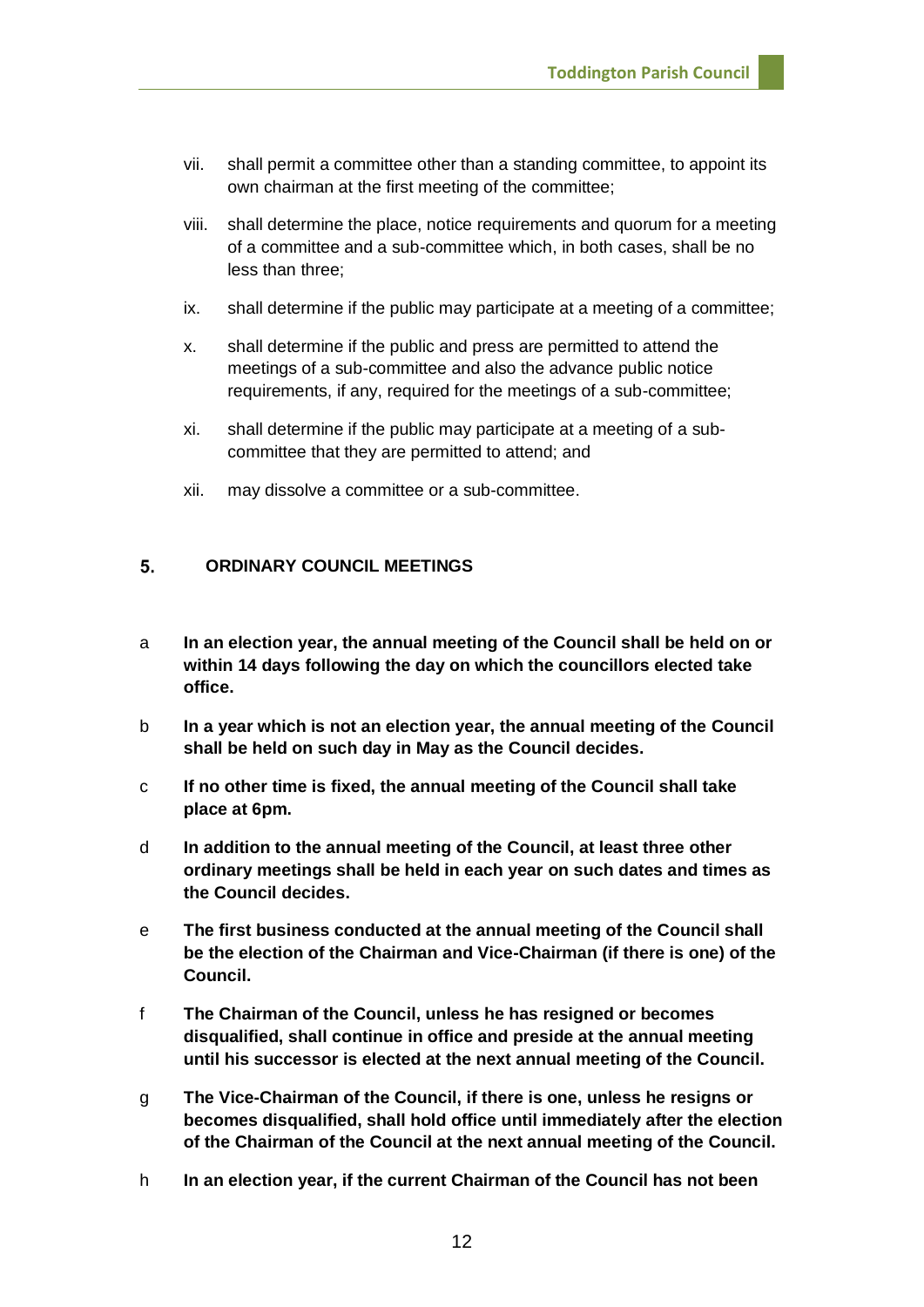**re-elected as a member of the Council, he shall preside at the annual meeting until a successor Chairman of the Council has been elected. The current Chairman of the Council shall not have an original vote in respect of the election of the new Chairman of the Council but shall give a casting vote in the case of an equality of votes.**

- i **In an election year, if the current Chairman of the Council has been reelected as a member of the Council, he shall preside at the annual meeting until a new Chairman of the Council has been elected. He may exercise an original vote in respect of the election of the new Chairman of the Council and shall give a casting vote in the case of an equality of votes.**
- j Following the election of the Chairman of the Council and Vice-Chairman (if there is one) of the Council at the annual meeting, the business shall include:
	- i. **In an election year, delivery by the Chairman of the Council and councillors of their acceptance of office forms unless the Council resolves for this to be done at a later date. In a year which is not an election year, delivery by the Chairman of the Council of his acceptance of office form unless the Council resolves for this to be done at a later date;**
	- ii. Confirmation of the accuracy of the minutes of the last meeting of the Council;
	- iii. Receipt of the minutes of the last meeting of a committee;
	- iv. Consideration of the recommendations made by a committee;
	- v. Review of delegation arrangements to committees, sub-committees, staff and other local authorities;
	- vi. Review of the terms of reference for committees;
	- vii. Appointment of members to existing committees;
	- viii. Appointment of any new committees in accordance with standing order 4;
	- ix. Review and adoption of appropriate standing orders and financial regulations;
	- x. Review of arrangements (including legal agreements) with other local authorities, not-for-profit bodies and businesses.
	- xi. Review of representation on or work with external bodies and arrangements for reporting back;
	- xii. In an election year, to make arrangements with a view to the Council becoming eligible to exercise the general power of competence in the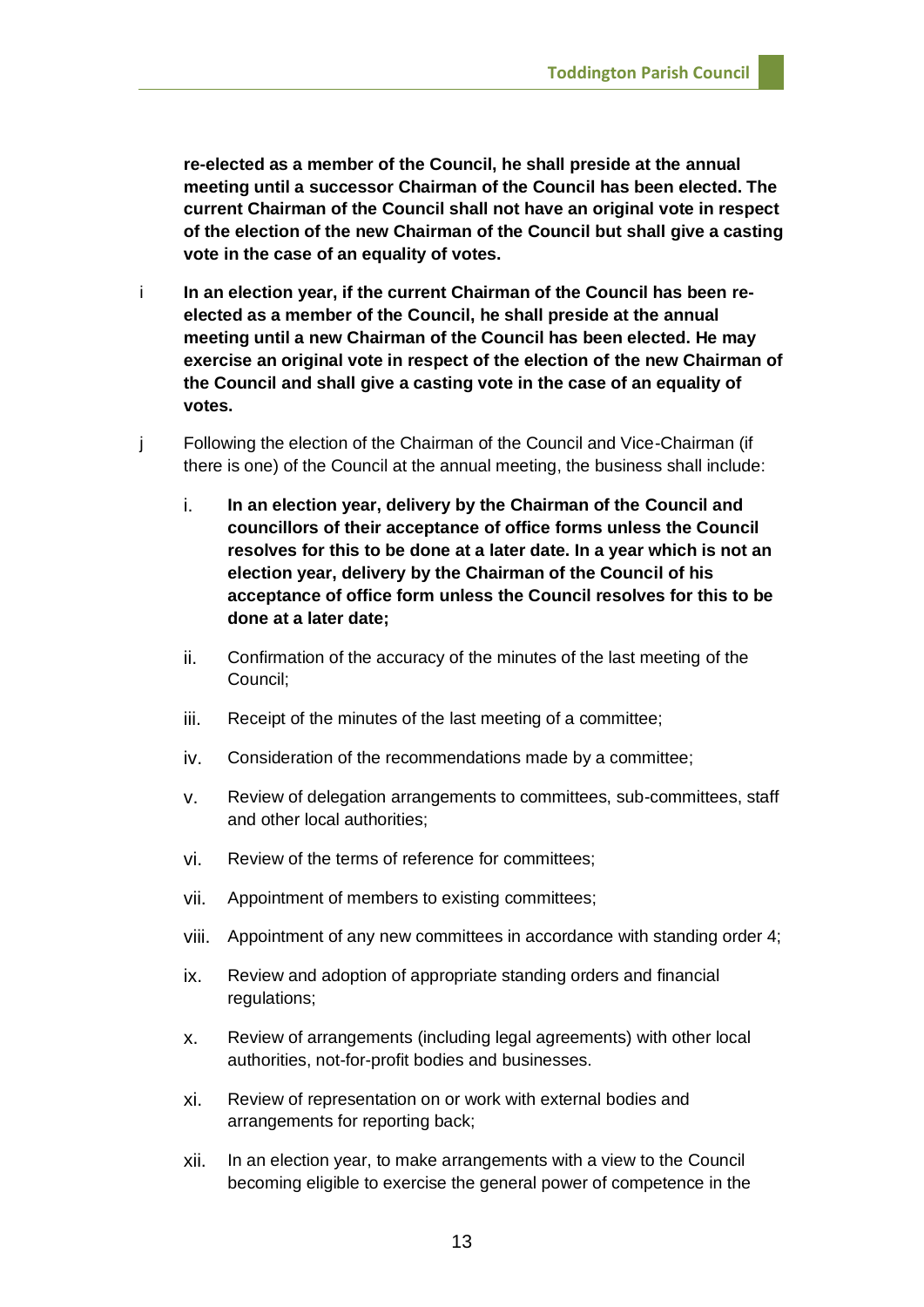future;

- xiii. Review of inventory of land and other assets including buildings and office equipment;
- xiv. Confirmation of arrangements for insurance cover in respect of all insurable risks;
- xv. Review of the Council's and/or staff subscriptions to other bodies;
- xvi. Review of the Council's complaints procedure;
- xvii. Review of the Council's policies, procedures and practices in respect of its obligations under freedom of information and data protection legislation (*see also standing orders 11, 20 and 21*);
- xviii. Review of the Council's policy for dealing with the press/media;
- xix. Review of the Council's employment policies and procedures;
- xx. Review of the Council's expenditure incurred under s.137 of the Local Government Act 1972 or the general power of competence.
- xxi. Determining the time and place of ordinary meetings of the Council up to and including the next annual meeting of the Council.

### <span id="page-13-0"></span>6. **EXTRAORDINARY MEETINGS OF THE COUNCIL, COMMITTEES AND SUB-COMMITTEES**

- a **The Chairman of the Council may convene an extraordinary meeting of the Council at any time.**
- b **If the Chairman of the Council does not call an extraordinary meeting of the Council within seven days of having been requested in writing to do so by two councillors, any two councillors may convene an extraordinary meeting of the Council. The public notice giving the time, place and agenda for such a meeting shall be signed by the two councillors.**
- c The chairman of a committee may convene an extraordinary meeting of the committee at any time.
- d If the chairman of a committee does not call an extraordinary meeting within 7 days of having been requested to do so by 2 members of the committee, any 3 members of the committee may convene an extraordinary meeting of the committee.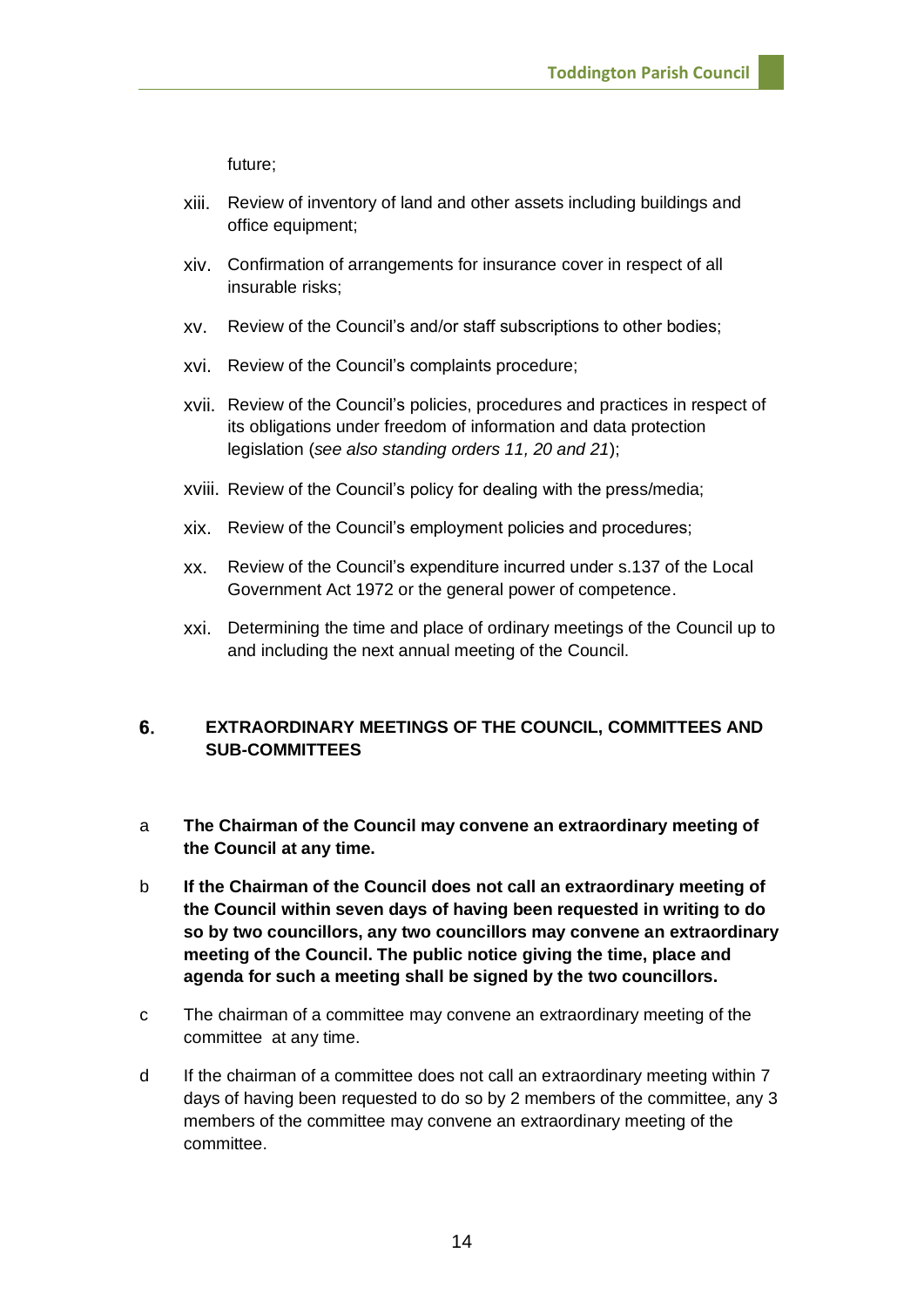#### <span id="page-14-0"></span> $\overline{7}$ . **PREVIOUS RESOLUTIONS**

- a A resolution shall not be reversed within six months except either by a special motion, which requires written notice by at least 2 councillors to be given to the Proper Officer in accordance with standing order 9, or by a motion moved in pursuance of the recommendation of a committee.
- b When a motion moved pursuant to standing order 7(a) has been disposed of, no similar motion may be moved for a further six months.

#### <span id="page-14-1"></span>8. **VOTING ON APPOINTMENTS**

a Where more than two persons have been nominated for a position to be filled by the Council and none of those persons has received an absolute majority of votes in their favour, the name of the person having the least number of votes shall be struck off the list and a fresh vote taken. This process shall continue until a majority of votes is given in favour of one person. A tie in votes may be settled by the casting vote exercisable by the chairman of the meeting.

## <span id="page-14-2"></span> $9<sub>1</sub>$ **MOTIONS FOR A MEETING THAT REQUIRE WRITTEN NOTICE TO BE GIVEN TO THE PROPER OFFICER**

- a A motion shall relate to the responsibilities of the meeting for which it is tabled and in any event shall relate to the performance of the Council's statutory functions, powers and obligations or an issue which specifically affects the Council's area or its residents.
- b No motion may be moved at a meeting unless it is on the agenda and the mover has given written notice of its wording to the Proper Officer at least 8 clear days before the meeting. Clear days do not include the day of the notice or the day of the meeting.
- c The Proper Officer may, before including a motion on the agenda received in accordance with standing order 9(b), correct obvious grammatical or typographical errors in the wording of the motion.
- d If the Proper Officer considers the wording of a motion received in accordance with standing order 9(b) is not clear in meaning, the motion shall be rejected until the mover of the motion resubmits it, so that it can be understood, in writing, to the Proper Officer at least 8 clear days before the meeting.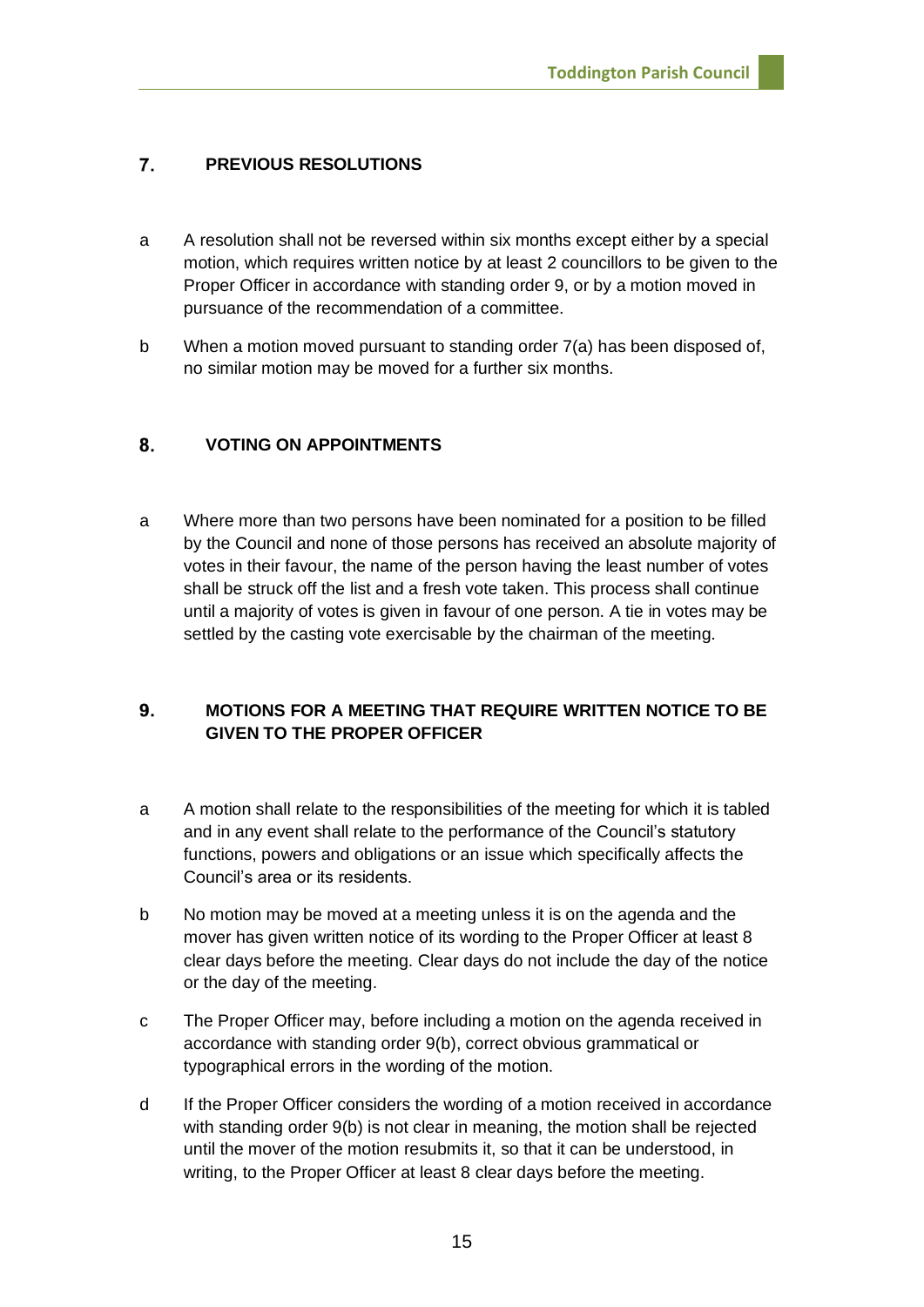- e If the wording or subject of a proposed motion is considered improper, the Proper Officer shall consult with the chairman of the forthcoming meeting or, as the case may be, the councillors who have convened the meeting, to consider whether the motion shall be included in the agenda or rejected.
- f The decision of the Proper Officer as to whether or not to include the motion on the agenda shall be final.
- g Motions received shall be recorded and numbered in the order that they are received.
- h Motions rejected shall be recorded with an explanation by the Proper Officer of the reason for rejection.

#### <span id="page-15-0"></span> $10<sub>1</sub>$ **MOTIONS AT A MEETING THAT DO NOT REQUIRE WRITTEN NOTICE**

- a The following motions may be moved at a meeting without written notice to the Proper Officer:
	- i. to correct an inaccuracy in the draft minutes of a meeting;
	- ii. to move to a vote;
	- iii. to defer consideration of a motion;
	- iv. to refer a motion to a particular committee or sub-committee;
	- v. to appoint a person to preside at a meeting;
	- vi. to change the order of business on the agenda;
	- vii. to proceed to the next business on the agenda;
	- viii. to require a written report;
	- ix. to appoint a committee or sub-committee and their members;
	- x. to extend the time limits for speaking;
	- xi. to exclude the press and public from a meeting in respect of confidential or other information which is prejudicial to the public interest;
	- xii. to not hear further from a councillor or a member of the public;
	- xiii. to exclude a councillor or member of the public for disorderly conduct;
	- xiv. to temporarily suspend the meeting;
	- xv. to suspend a particular standing order (unless it reflects mandatory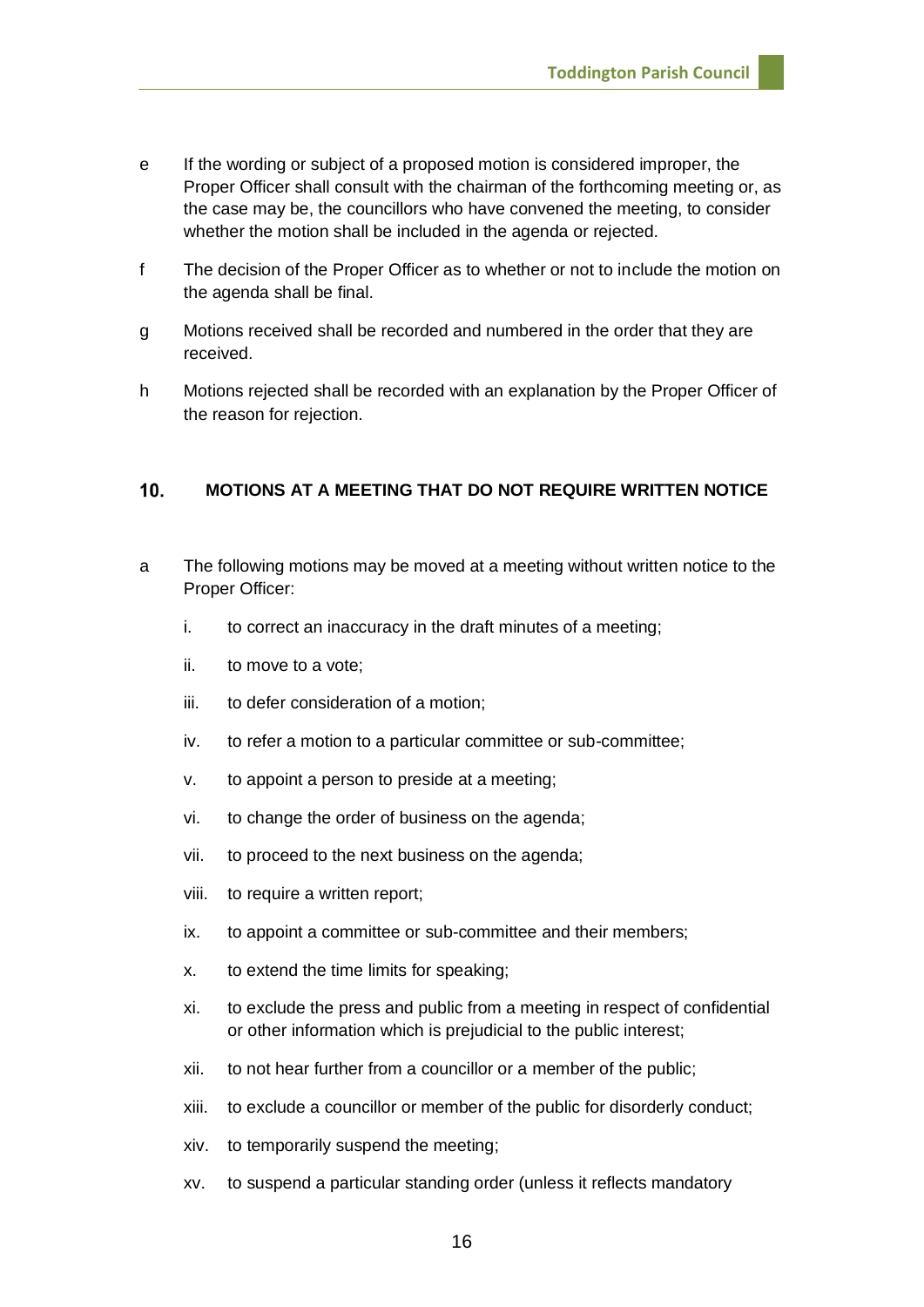statutory or legal requirements);

xvi. to adjourn the meeting; or

xvii. to close the meeting.

#### <span id="page-16-0"></span> $11.$ **MANAGEMENT OF INFORMATION**

*See also standing order 20.*

- a **The Council shall have in place and keep under review, technical and organisational measures to keep secure information (including personal data) which it holds in paper and electronic form. Such arrangements shall include deciding who has access to personal data and encryption of personal data.**
- b **The Council shall have in place, and keep under review, policies for the retention and safe destruction of all information (including personal data) which it holds in paper and electronic form. The Council's retention policy shall confirm the period for which information (including personal data) shall be retained or if this is not possible the criteria used to determine that period (e.g. the Limitation Act 1980).**
- c **The agenda, papers that support the agenda and the minutes of a meeting shall not disclose or otherwise undermine confidential information or personal data without legal justification.**
- d **Councillors, staff, the Council's contractors and agents shall not disclose confidential information or personal data without legal justification.**

#### <span id="page-16-1"></span> $12.$ **DRAFT MINUTES**

| <b>Full Council meetings</b> | $\bullet$ |
|------------------------------|-----------|
| Committee meetings           |           |
| Sub-committee meetings       |           |

- a If the draft minutes of a preceding meeting have been served on councillors with the agenda to attend the meeting at which they are due to be approved for accuracy, they shall be taken as read.
- b There shall be no discussion about the draft minutes of a preceding meeting except in relation to their accuracy. A motion to correct an inaccuracy in the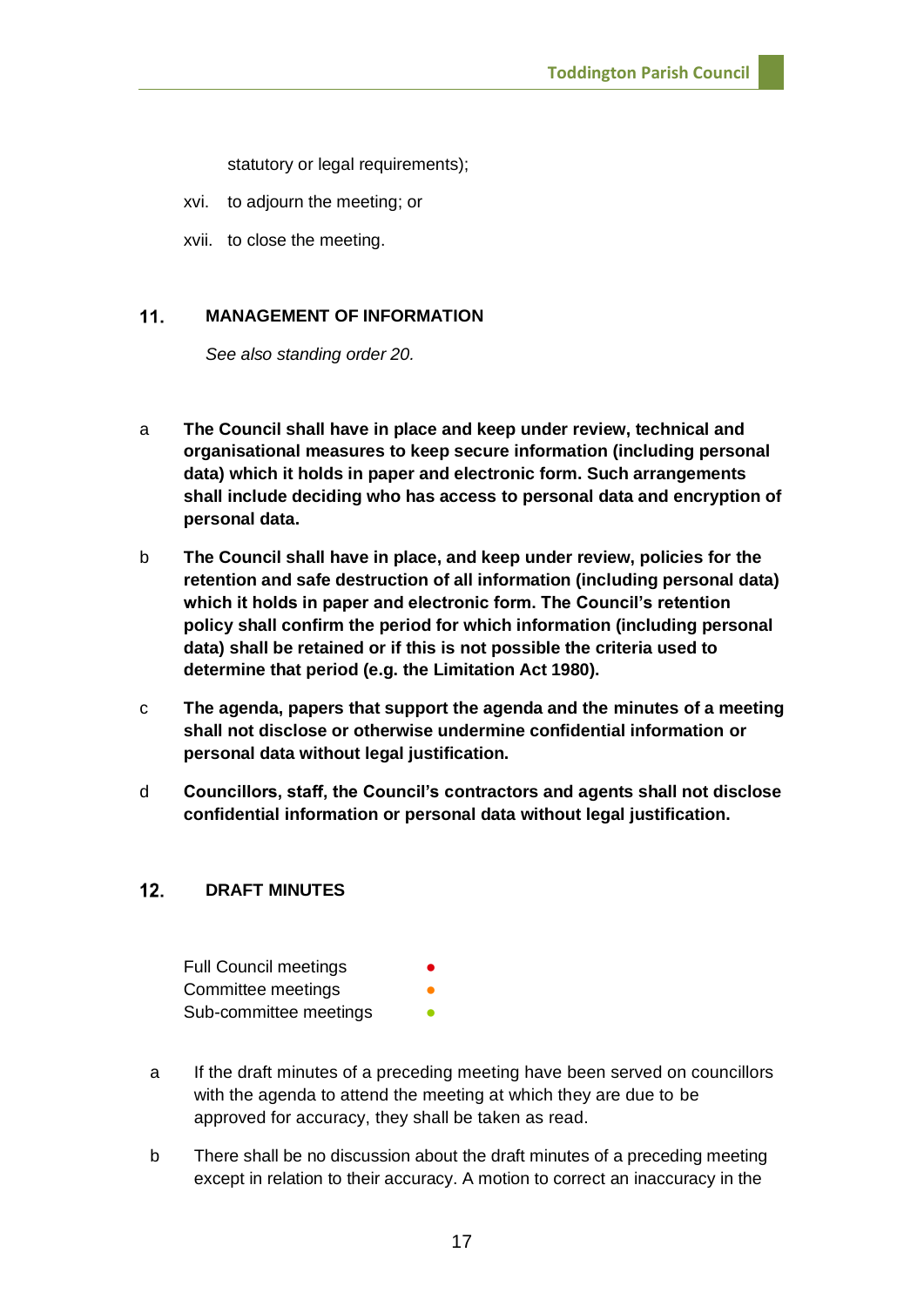draft minutes shall be moved in accordance with standing order 10(a)(i).

- c The accuracy of draft minutes, including any amendment(s) made to them, shall be confirmed by resolution and shall be signed by the chairman of the meeting and stand as an accurate record of the meeting to which the minutes relate.
- d If the chairman of the meeting does not consider the minutes to be an accurate record of the meeting to which they relate, he shall sign the minutes and include a paragraph in the following terms or to the same effect:

"The chairman of this meeting does not believe that the minutes of the meeting of the ( ) held on [date] in respect of ( ) were a correct record but his view was not upheld by the meeting and the minutes are confirmed as an accurate record of the proceedings."

● ● ● e **If the Council's gross annual income or expenditure (whichever is higher) does not exceed £25,000, it shall publish draft minutes on a website which is publicly accessible and free of charge not later than one month after the meeting has taken place.**

f Subject to the publication of draft minutes in accordance with standing order 12(e) and standing order 20(a) and following a resolution which confirms the accuracy of the minutes of a meeting, the draft minutes or recordings of the meeting for which approved minutes exist shall be destroyed.

#### <span id="page-17-0"></span> $13.$ **CODE OF CONDUCT AND DISPENSATIONS**

*See also standing order 3(u).*

- a All councillors and non-councillors with voting rights shall observe the code of conduct adopted by the Council.
- b Unless he has been granted a dispensation, a councillor or non-councillor with voting rights shall withdraw from a meeting when it is considering a matter in which he has a disclosable pecuniary interest. He may return to the meeting after it has considered the matter in which he had the interest.
- c Unless he has been granted a dispensation, a councillor or non-councillor with voting rights shall withdraw from a meeting when it is considering a matter in which he has another interest if so required by the Council's code of conduct. He may return to the meeting after it has considered the matter in which he had the interest.
- d **Dispensation requests shall be in writing and submitted to the Proper Officer** as soon as possible before the meeting, or failing that, at the start of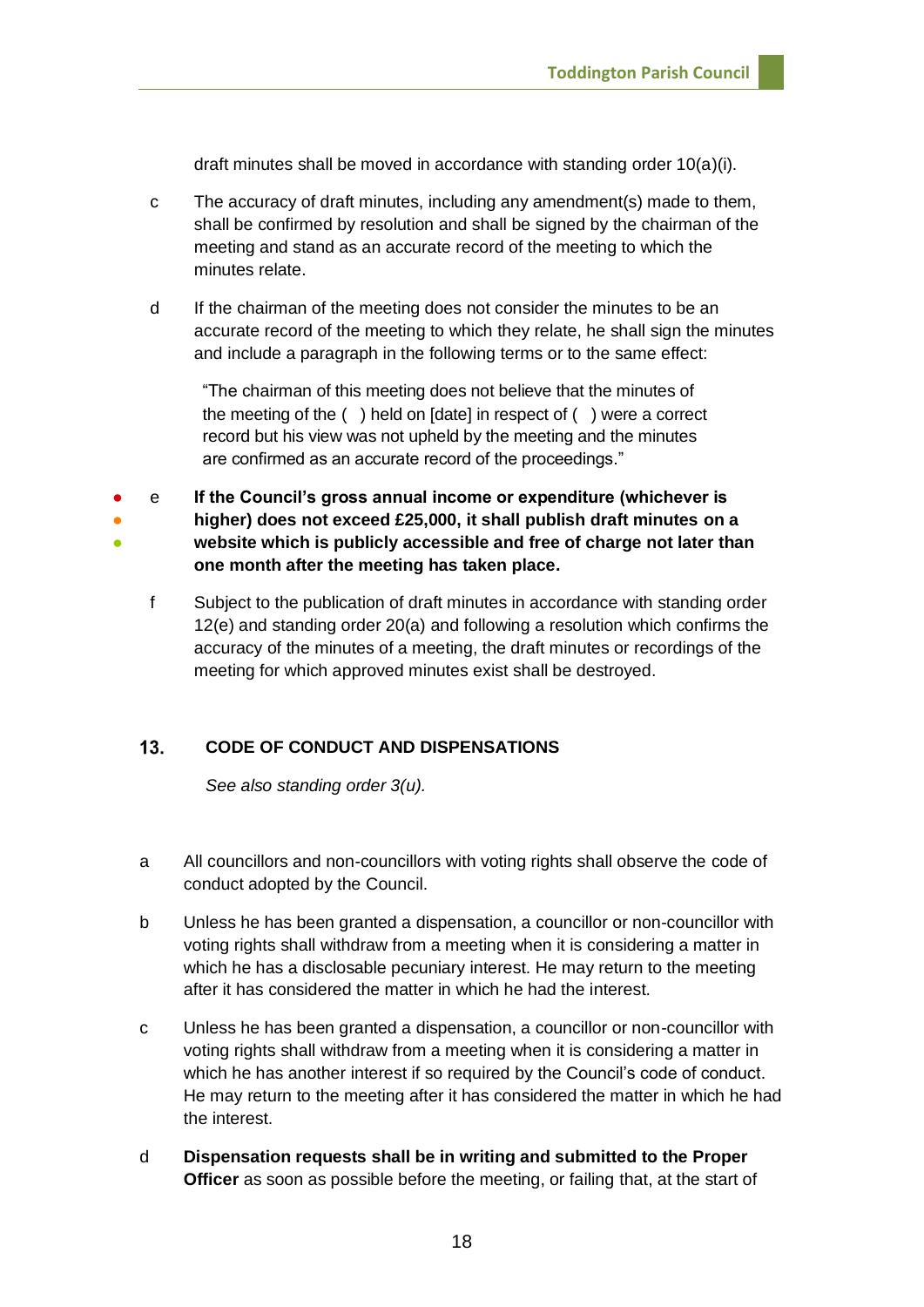the meeting for which the dispensation is required.

- e A decision as to whether to grant a dispensation shall be made by a meeting of the Council, or committee for which the dispensation is required] and that decision is final.
- f A dispensation request shall confirm:
	- i. the description and the nature of the disclosable pecuniary interest or other interest to which the request for the dispensation relates;
	- ii. whether the dispensation is required to participate at a meeting in a discussion only or a discussion and a vote;
	- iii. the date of the meeting or the period (not exceeding four years) for which the dispensation is sought; and
	- iv. an explanation as to why the dispensation is sought.
- g Subject to standing orders 13(d) and (f), a dispensation request shall be considered at the beginning of the meeting of the Council, or committee for which the dispensation is required.
- **h A dispensation may be granted in accordance with standing order 13(e) if having regard to all relevant circumstances any of the following apply:**
	- **i. without the dispensation the number of persons prohibited from participating in the particular business would be so great a proportion of the meeting transacting the business as to impede the transaction of the business;**
	- **ii. granting the dispensation is in the interests of persons living in the Council's area; or**
	- **iii. it is otherwise appropriate to grant a dispensation.**

#### <span id="page-18-0"></span> $14$ **CODE OF CONDUCT COMPLAINTS**

- a Upon notification by the District or Unitary Council that it is dealing with a complaint that a councillor or non-councillor with voting rights has breached the Council's code of conduct, the Proper Officer shall, subject to standing order 11, report this to the Council.
- b Where the notification in standing order 14(a) relates to a complaint made by the Proper Officer, the Proper Officer shall notify the Chairman of Council of this fact, and the Chairman shall nominate another staff member to assume the duties of the Proper Officer in relation to the complaint until it has been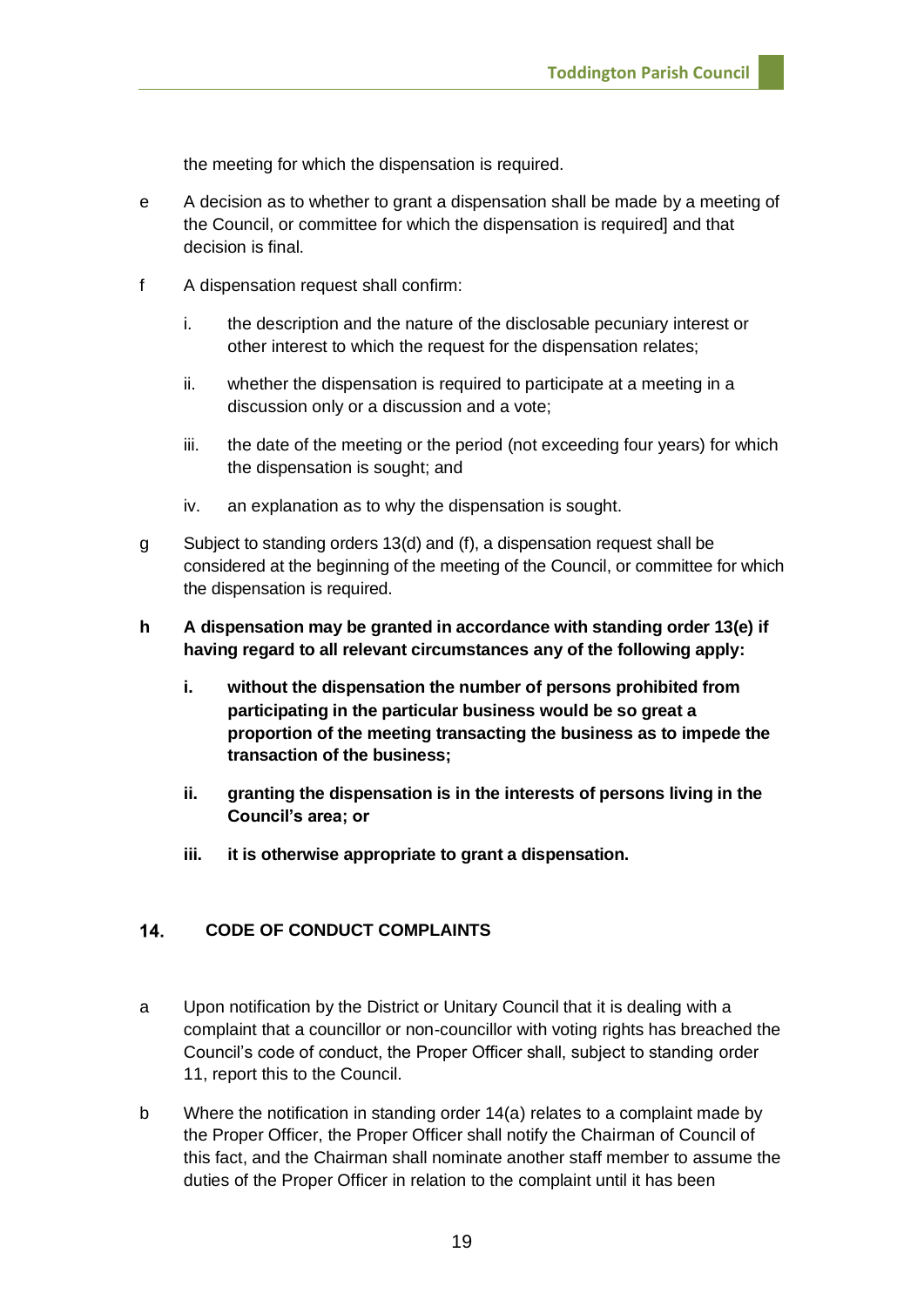determined and the Council has agreed what action, if any, to take in accordance with standing order 14(d).

- c The Council may:
	- i. provide information or evidence where such disclosure is necessary to investigate the complaint or is a legal requirement:
	- ii. seek information relevant to the complaint from the person or body with statutory responsibility for investigation of the matter;
- d **Upon notification by the District or Unitary Council that a councillor or non-councillor with voting rights has breached the Council's code of conduct, the Council shall consider what, if any, action to take against him. Such action excludes disqualification or suspension from office.**

#### <span id="page-19-0"></span> $15.$ **PROPER OFFICER**

- a The Proper Officer shall be either (i) the clerk or (ii) other staff member(s) nominated by the Council to undertake the work of the Proper Officer when the Proper Officer is absent.
- b The Proper Officer shall:
	- i. **at least three clear days before a meeting of the council, a committee,**
		- **serve on councillors by delivery or post at their residences or by email authenticated in such manner as the Proper Officer thinks fit, a signed summons confirming the time, place and the agenda (provided the councillor has consented to service by email), and**
		- **Provide, in a conspicuous place, public notice of the time, place and agenda (provided that the public notice with agenda of an extraordinary meeting of the Council convened by councillors is signed by them).**

*See standing order 3(b) for the meaning of clear days for a meeting of a full council and standing order 3(c) for the meaning of clear days for a meeting of a committee;*

- ii. subject to standing order 9, include on the agenda all motions in the order received unless a councillor has given written notice at least ( ) days before the meeting confirming his withdrawal of it;
- iii. **convene a meeting of the Council for the election of a new Chairman of the Council, occasioned by a casual vacancy in his office;**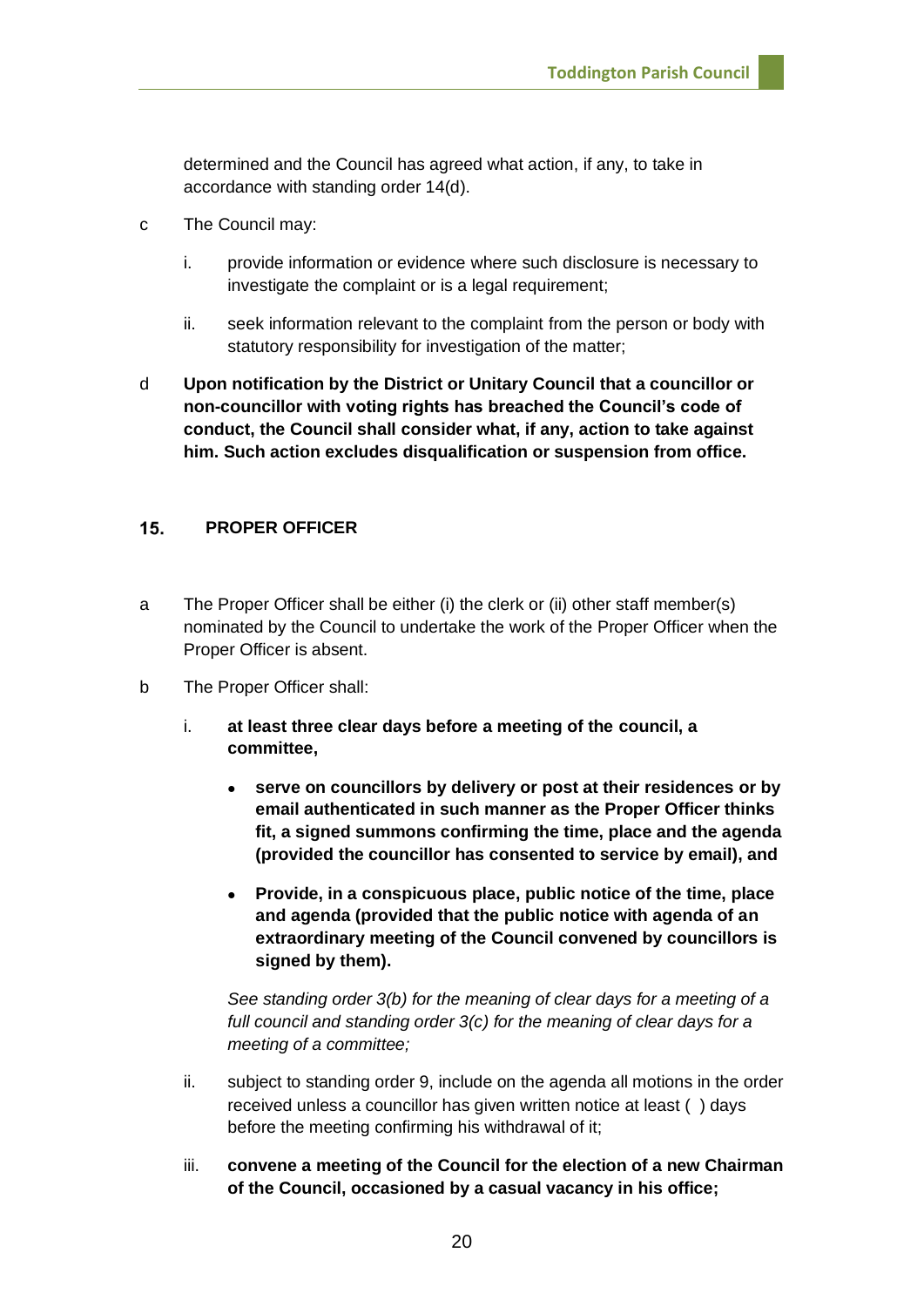- iv. **facilitate inspection of the minute book by local government electors;**
- v. **receive and retain copies of byelaws made by other local authorities;**
- vi. hold acceptance of office forms from councillors;
- vii. hold a copy of every councillor's register of interests;
- viii. assist with responding to requests made under freedom of information legislation and rights exercisable under data protection legislation, in accordance with the Council's relevant policies and procedures;
- ix. liaise, as appropriate, with the Council's Data Protection Officer;
- x. receive and send general correspondence and notices on behalf of the Council except where there is a resolution to the contrary;
- xi. assist in the organisation of, storage of, access to, security of and destruction of information held by the Council in paper and electronic form subject to the requirements of data protection and freedom of information legislation and other legitimate requirements (e.g. the Limitation Act 1980);
- xii. arrange for legal deeds to be executed; (*see also standing order 23);*
- xiii. arrange or manage the prompt authorisation, approval, and instruction regarding any payments to be made by the Council in accordance with its financial regulations;
- xiv. refer a planning application received by the Council to all Councillors within two-three working days of receipt to facilitate an extraordinary meeting if the nature of a planning application requires consideration before the next ordinary meeting of the Council;
- xv. manage access to information about the Council via the publication scheme; and

#### <span id="page-20-0"></span>16. **RESPONSIBLE FINANCIAL OFFICER**

a The Council shall appoint appropriate staff member(s) to undertake the work of the Responsible Financial Officer when the Responsible Financial Officer is absent.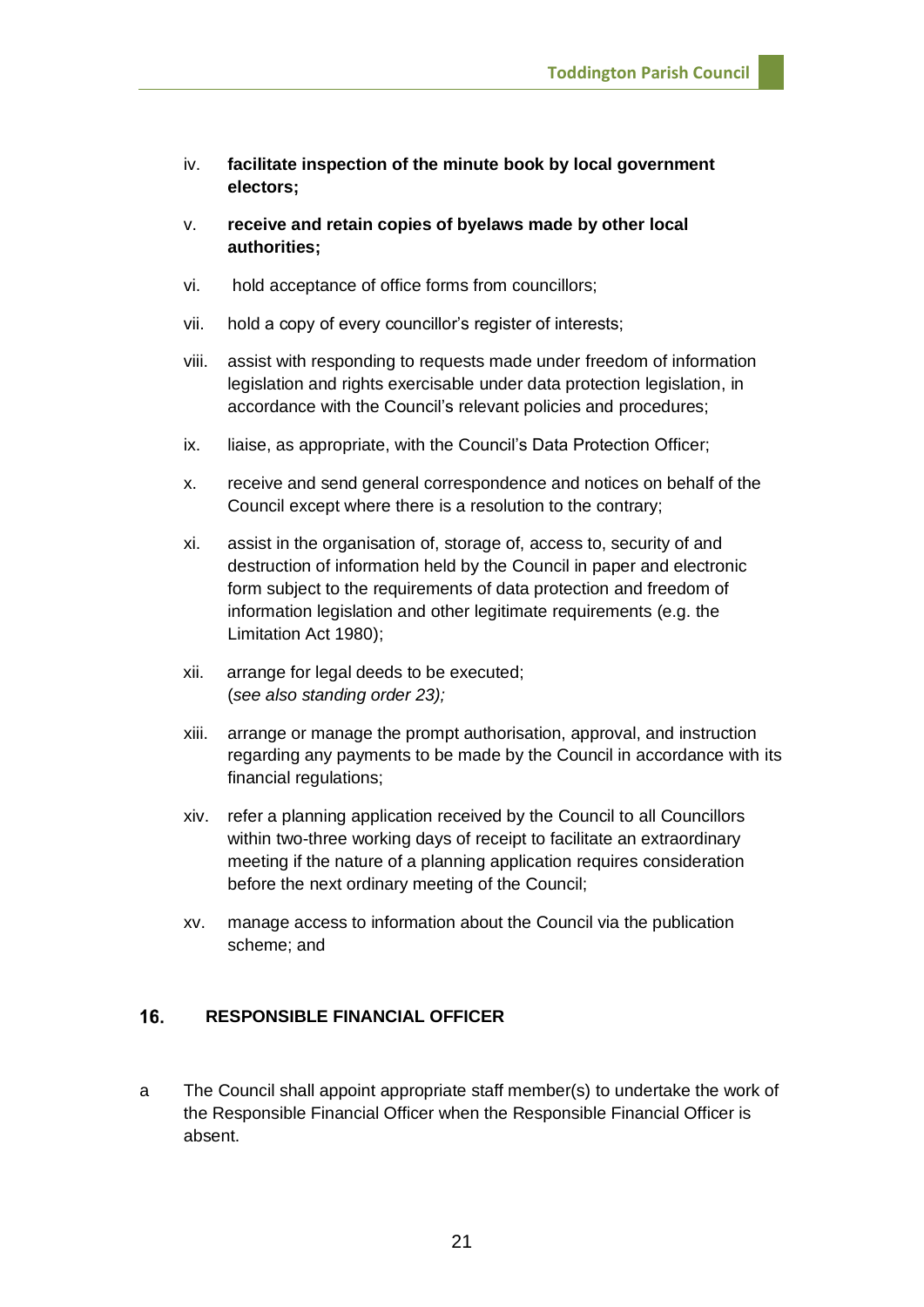#### <span id="page-21-0"></span> $17.$ **ACCOUNTS AND ACCOUNTING STATEMENTS**

- a "Proper practices" in standing orders refer to the most recent version of "Governance and Accountability for Local Councils – a Practitioners' Guide".
- b All payments by the Council shall be authorised, approved and paid in accordance with the law, proper practices and the Council's financial regulations.
- c The Responsible Financial Officer shall supply to each councillor as soon as practicable after 30 June, 30 September and 31 December in each year a statement to summarise:
	- i. the Council's receipts and payments (or income and expenditure) for each quarter;
	- ii. the Council's aggregate receipts and payments (or income and expenditure) for the year to date;
	- iii. the balances held at the end of the quarter being reported and

which includes a comparison with the budget for the financial year and highlights any actual or potential overspends.

- d As soon as possible after the financial year end at 31 March, the Responsible Financial Officer shall provide:
	- i. each councillor with a statement summarising the Council's receipts and payments (or income and expenditure) for the last quarter and the year to date for information; and
	- ii. to the Council the accounting statements for the year in the form of Section 1 of the annual governance and accountability return, as required by proper practices, for consideration and approval.
- e The year-end accounting statements shall be prepared in accordance with proper practices and apply the form of accounts determined by the Council (receipts and payments, or income and expenditure) for the year to 31 March. A completed draft annual governance and accountability return shall be presented to all councillors at least 14 days prior to anticipated approval by the Council. The annual governance and accountability return of the Council, which is subject to external audit, including the annual governance statement, shall be presented to the Council for consideration and formal approval before 30 June.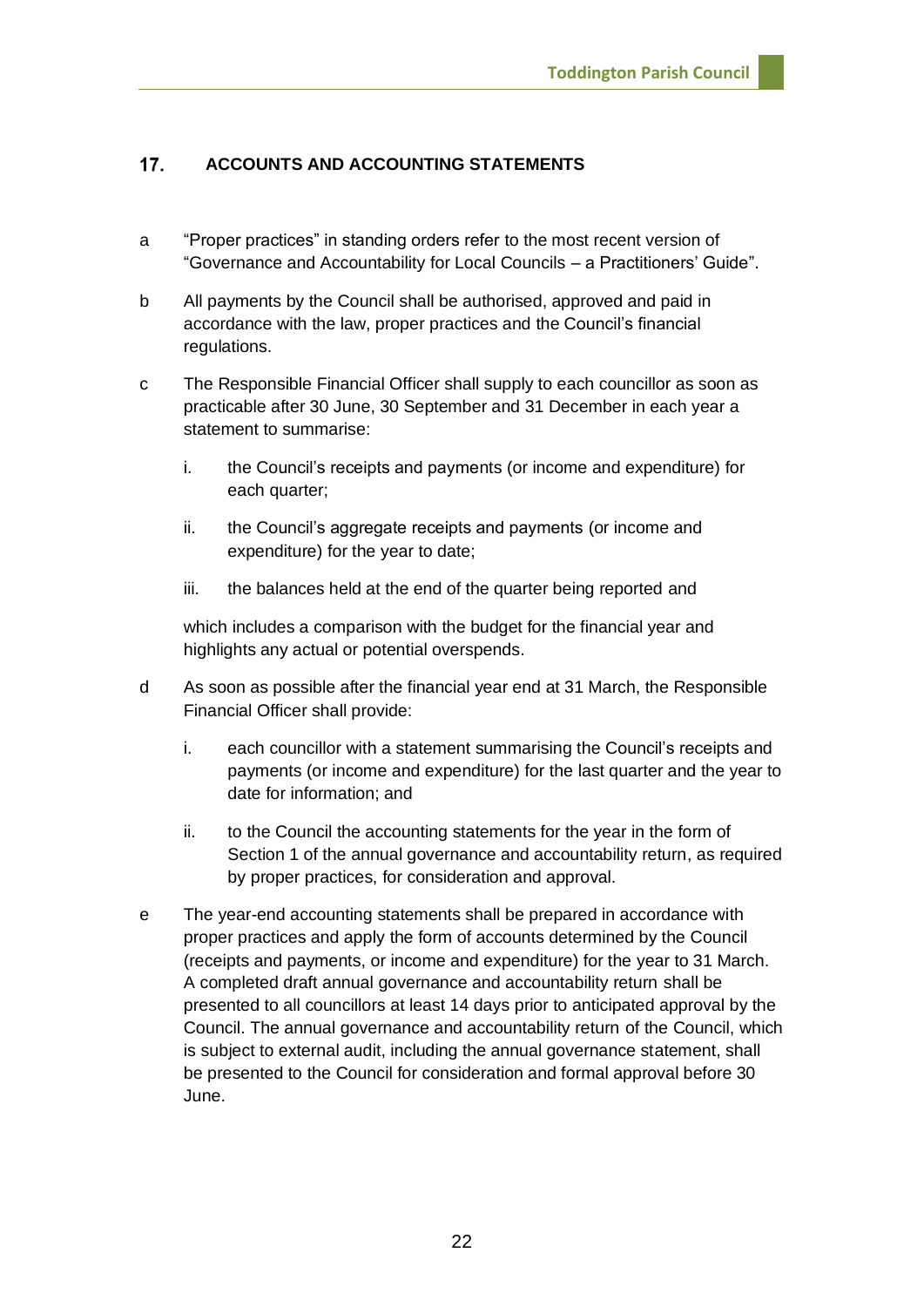#### <span id="page-22-0"></span>18. **FINANCIAL CONTROLS AND PROCUREMENT**

- a. The Council shall consider and approve financial regulations drawn up by the Responsible Financial Officer, which shall include detailed arrangements in respect of the following:
	- i. the keeping of accounting records and systems of internal controls;
	- ii. the assessment and management of financial risks faced by the Council;
	- iii. the work of the independent internal auditor in accordance with proper practices and the receipt of regular reports from the internal auditor, which shall be required at least annually;
	- iv. the inspection and copying by councillors and local electors of the Council's accounts and/or orders of payments; and
	- v. whether contracts with an estimated value below **£25,000** due to special circumstances are exempt from a tendering process or procurement exercise.
- b. Financial regulations shall be reviewed regularly and at least annually for fitness of purpose.
- c. **A public contract regulated by the Public Contracts Regulations 2015 with an estimated value in excess of £25,000 but less than the relevant thresholds in standing order 18(f) is subject to Regulations 109-114 of the Public Contracts Regulations 2015 which include a requirement on the Council to advertise the contract opportunity on the Contracts Finder website regardless of what other means it uses to advertise the opportunity.**
- d. Subject to additional requirements in the financial regulations of the Council, the tender process for contracts for the supply of goods, materials, services or the execution of works shall include, as a minimum, the following steps:
	- i. a specification for the goods, materials, services or the execution of works shall be drawn up;
	- ii. an invitation to tender shall be drawn up to confirm (i) the Council's specification (ii) the time, date and address for the submission of tenders (iii) the date of the Council's written response to the tender and (iv) the prohibition on prospective contractors contacting councillors or staff to encourage or support their tender outside the prescribed process;
	- iii. the invitation to tender shall be advertised in a local newspaper and in any other manner that is appropriate;
	- iv. tenders are to be submitted in writing in a sealed marked envelope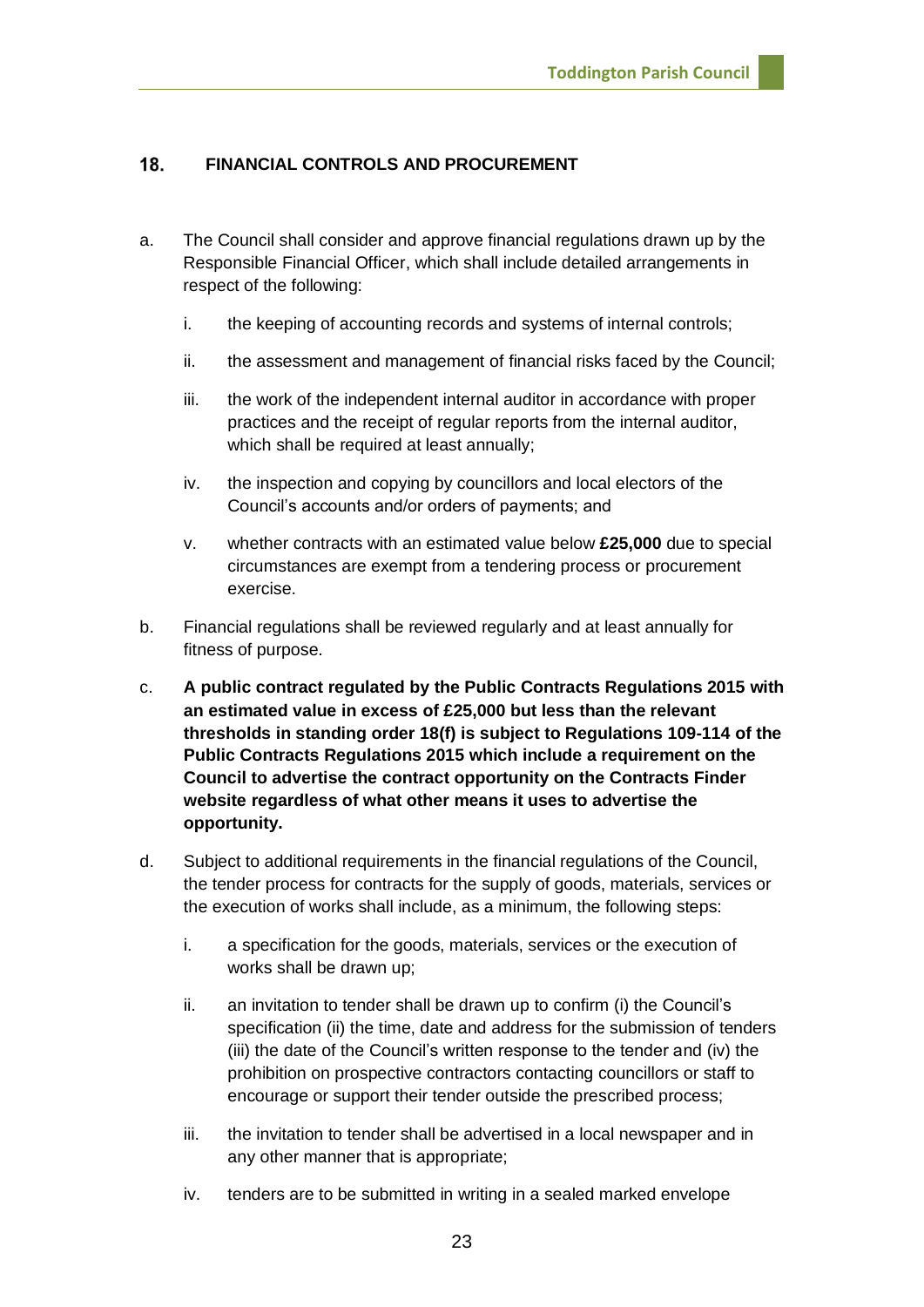addressed to the Proper Officer;

- v. tenders shall be opened by the Proper Officer in the presence of at least one councillor after the deadline for submission of tenders has passed;
- vi. tenders are to be reported to and considered by the appropriate meeting of the Council or a committee or sub-committee with delegated responsibility.
- e. Neither the Council, nor a committee or a sub-committee with delegated responsibility for considering tenders, is bound to accept the lowest value tender.
- f. **A public contract regulated by the Public Contracts Regulations 2015 with an estimated value in excess of £181,302 for a public service or supply contract or in excess of £4,551,413 for a public works contract (or other thresholds determined by the European Commission every two years and published in the Official Journal of the European Union (OJEU)) shall comply with the relevant procurement procedures and other requirements in the Public Contracts Regulations 2015 which include advertising the contract opportunity on the Contracts Finder website and in OJEU.**
- g. **A public contract in connection with the supply of gas, heat, electricity, drinking water, transport services, or postal services to the public; or the provision of a port or airport; or the exploration for or extraction of gas, oil or solid fuel with an estimated value in excess of £363,424 for a supply, services or design contract; or in excess of £4,551,413 for a works contract; or £820,370 for a social and other specific services contract (or other thresholds determined by the European Commission every two years and published in OJEU) shall comply with the relevant procurement procedures and other requirements in the Utilities Contracts Regulations 2016.**

#### <span id="page-23-0"></span>19. **HANDLING STAFF MATTERS**

- a A matter personal to a member of staff that is being considered by a meeting of Council is subject to standing order 11.
- b Subject to the Council's policy regarding absences from work, the Council's most senior member of staff shall notify the chairman of the Council or, if he is not available, the vice-chairman of absence occasioned by illness or other reason and that person shall report such absence to the Council at its next meeting.
- c The chairman of the Council or in his absence, the vice-chairman shall upon a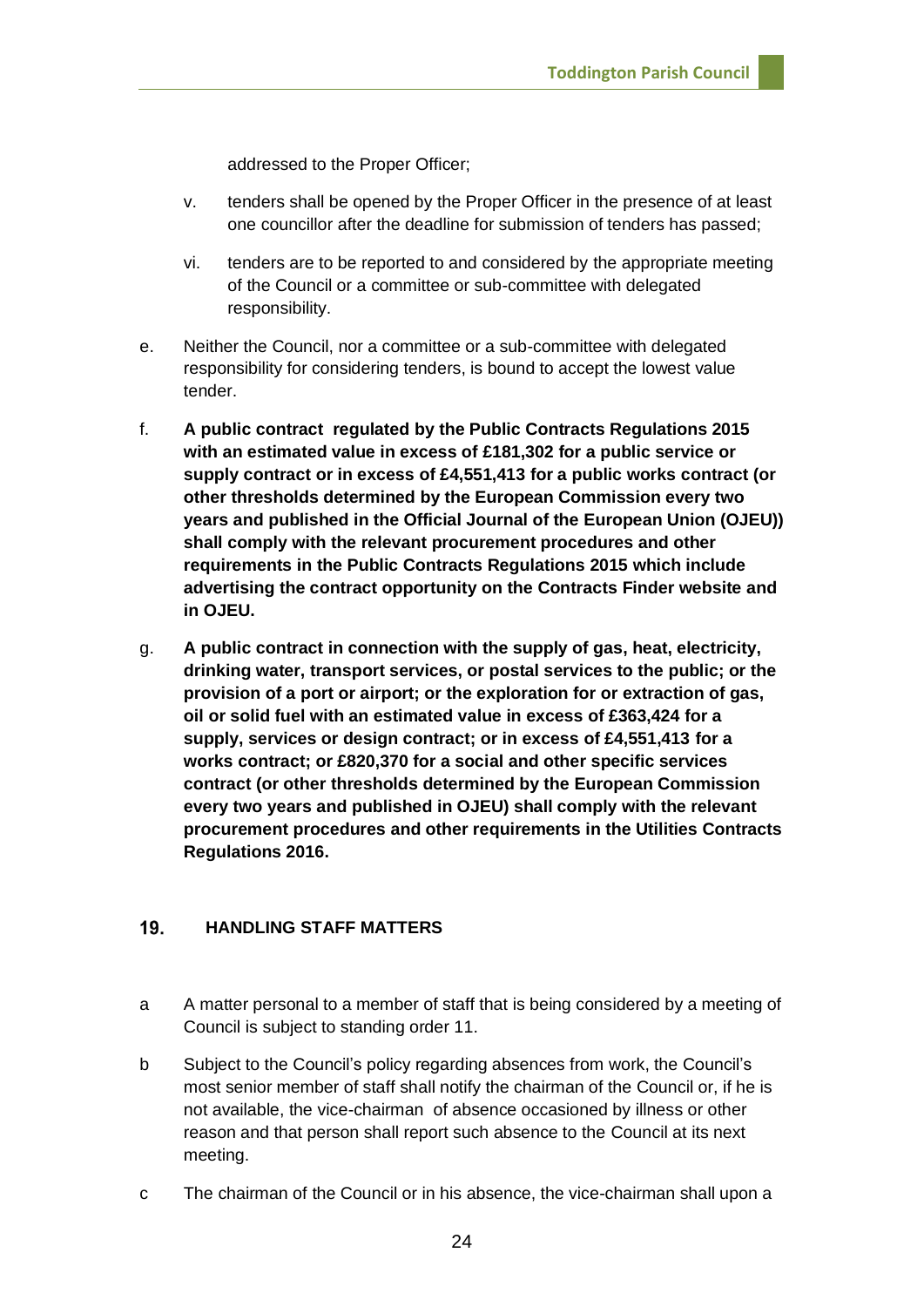resolution conduct a review of the performance and annual appraisal of the work of the Clerk and Responsible Finance Officer. The reviews and appraisal shall be reported in writing and are subject to approval by resolution by the Council.

- d Subject to the Council's policy regarding the handling of grievance matters, the Council's most senior member of staff shall contact the chairman of the Council or in his absence, the vice-chairman of the Council in respect of an informal or formal grievance matter, and this matter shall be reported back and progressed by resolution of the Council.
- e Subject to the Council's policy regarding the handling of grievance matters, if an informal or formal grievance matter raised by the Clerk and Responsible Finance Officer relates to the chairman or vice-chairman of the Council, this shall be communicated to another member of the Council, which shall be reported back and progressed by resolution of the Council.
- f Any persons responsible for all or part of the management of staff shall treat as confidential the written records of all meetings relating to their performance, capabilities, grievance or disciplinary matters.
- g In accordance with standing order 11(a), persons with line management responsibilities shall have access to staff records referred to in standing order 19(f).

#### <span id="page-24-0"></span>20. **RESPONSIBILITIES TO PROVIDE INFORMATION**

*See also standing order 21.*

- a **In accordance with freedom of information legislation, the Council shall publish information in accordance with its publication scheme and respond to requests for information held by the Council.**
- b. [*If gross annual income or expenditure (whichever is higher) does not exceed £25,000*] **The Council shall publish information in accordance with the requirements of the Smaller Authorities (Transparency Requirements) (England) Regulations 2015.**
- <span id="page-24-1"></span> $21.$ **RESPONSIBILITIES UNDER DATA PROTECTION LEGISLATION**  (Below is not an exclusive list).

*See also standing order 11.*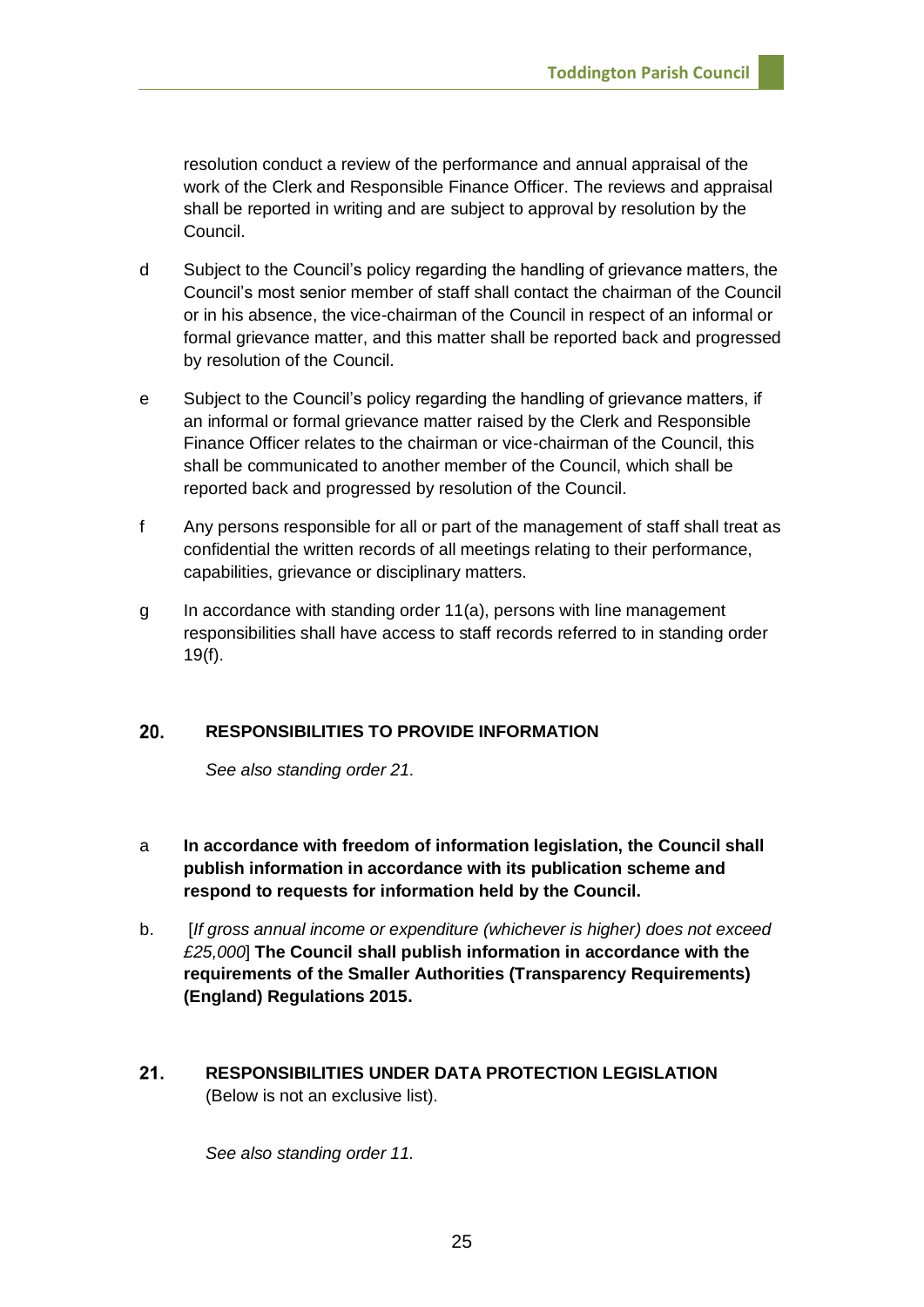- a **The Council shall appoint a Data Protection Officer.**
- b **The Council shall have policies and procedures in place to respond to an individual exercising statutory rights concerning his personal data.**
- c **The Council shall have a written policy in place for responding to and managing a personal data breach.**
- d **The Council shall keep a record of all personal data breaches comprising the facts relating to the personal data breach, its effects and the remedial action taken.**
- e **The Council shall ensure that information communicated in its privacy notice(s) is in an easily accessible and available form and kept up to date.**
- f **The Council shall maintain a written record of its processing activities.**

#### <span id="page-25-0"></span> $22.$ **RELATIONS WITH THE PRESS/MEDIA**

a Requests from the press or other media for an oral or written comment or statement from the Council, its councillors or staff shall be handled in accordance with the Council's policy in respect of dealing with the press and/or other media.

#### <span id="page-25-1"></span>23. **EXECUTION AND SEALING OF LEGAL DEEDS**

*See also standing orders 15(b)(xii).*

- a A legal deed shall not be executed on behalf of the Council unless authorised by a resolution.
- b **Subject to standing order 23(a), any two councillors may sign, on behalf of the Council, any deed required by law and the Proper Officer shall witness their signatures.]**

*The above is applicable to a Council without a common seal.*

## <span id="page-25-2"></span>24. **COMMUNICATING WITH DISTRICT AND COUNTY OR UNITARY COUNCILLORS**

a An invitation to attend a meeting of the Council shall be sent, together with the